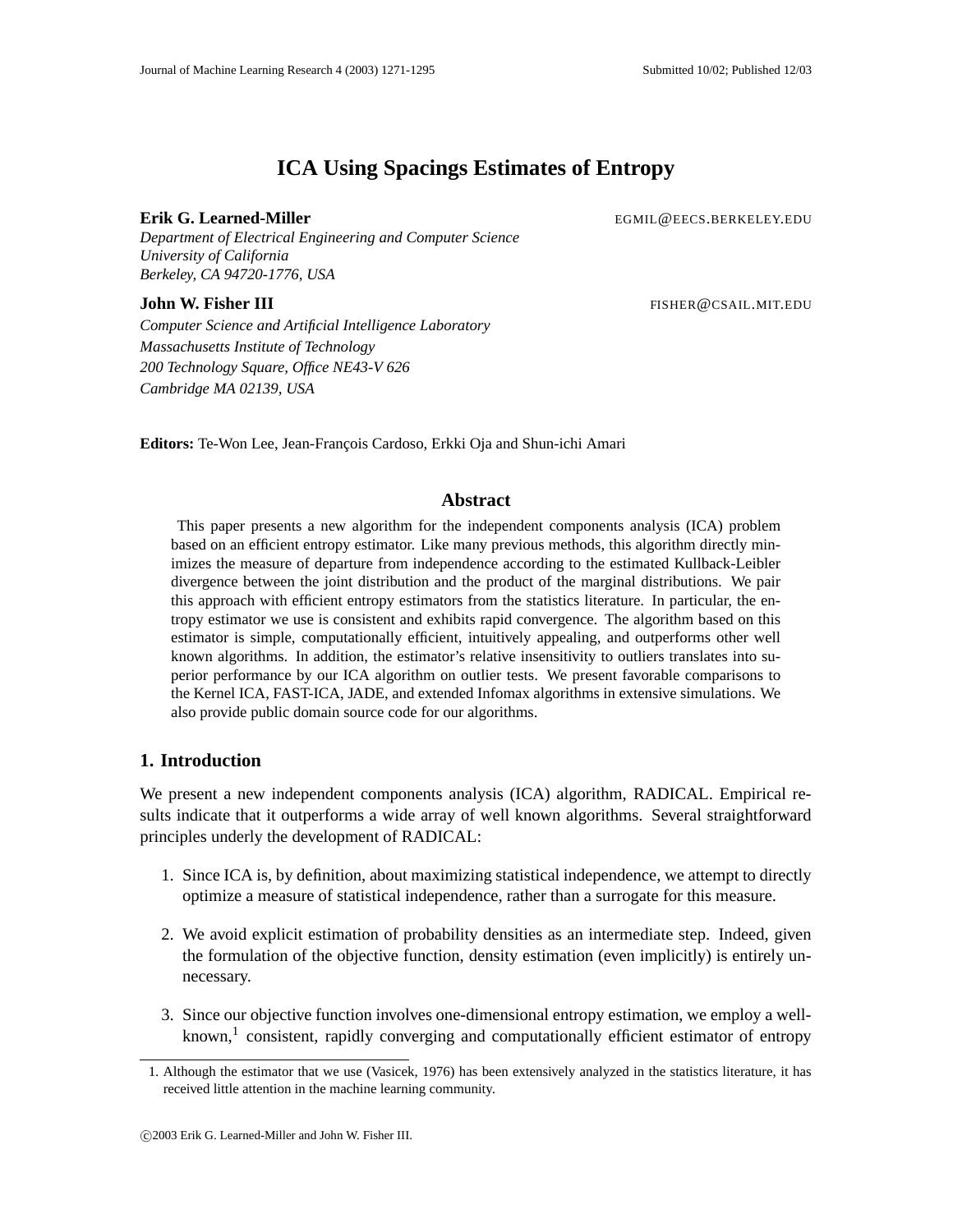which is robust to outliers. For this task, we turned to the statistics literature, where entropy estimators have been studied extensively (c.f. Beirlant et al., 1997).

4. Asthe optimization landscape has potentially many local minima, we eschew gradient descent methods. The fact that the estimator is computationally efficient allows for a global search method. The structure of the ICA problem allows for extension of this technique to higher dimensions in a tractable manner.

Attention to these principles led to the Robust, Accurate, Direct ICA aLgorithm (RADICAL) presented here. Implementations of the RADICAL program can be found on the first author's home page, at the web address http://www.eecs.berkeley.edu/˜egmil/ICA. At the time of publication, all of the source code was in MATLAB.

The paper is organized as follows. We begin by setting up the problem and discussing aspects of the contrast function originally proposed by Comon (1994), which can be simplified to a sum of one-dimensional marginal entropies (c.f. Kullback, 1959). In Section 2, we discuss entropy estimates based on order statistics. One method in particular satisfies our requirements, the *mspacing* estimator (Vasicek, 1976).

This entropy estimator leads naturally to a simple ICA algorithm, a two-dimensional version of which is described in Section 3. We follow this with a discussion of complexity and experimental results for the two-dimensional problem. In addition to working for a wide variety of possible source distributions, we demonstrate that RADICAL has excellent robustness to the presence of outliers. In Section 4, we extend the algorithm to higher dimensional problems, with experiments in up to 16 dimensions. We discuss additional details of the algorithm and discuss why the complexity is still manageable, even using our exhaustive search approach.

#### **1.1 Linear ICA and Kullback-Leibler Divergence**

As articulated by Comon (1994), ICA applied to instantaneous linear mixtures considers the generative model of random observations

 $X = AS$ .

Here  $X \in \mathfrak{R}^C$  and  $S \in \mathfrak{R}^D$  are random vectors, and  $A \in \mathfrak{R}^{C \times D}$  is a fixed but unknown. Because A is unknown, this problem is also referred to as *blind source separation*, where the componets of *S* are the original sources. Typically, at a minimum, one assumes that

- 1. The mixing matrix *A* has full rank;
- 2. The components of *S* are mutually independent; and
- 3.  $C \ge D$ .

Condition 2 is equivalent to the statement that the joint density of the components of *S* can be expressed as a product of the marginals:

$$
p(S_1,\cdots,S_D)=\prod_{i=1}^D p(S_i).
$$

Additionally, here we shall restrict ourselves to the case where *A* is square, without loss of generality. The goal is to recover (in some sense) the set of sources  $S_1, S_2, ..., S_N$  and perhaps the mixing matrix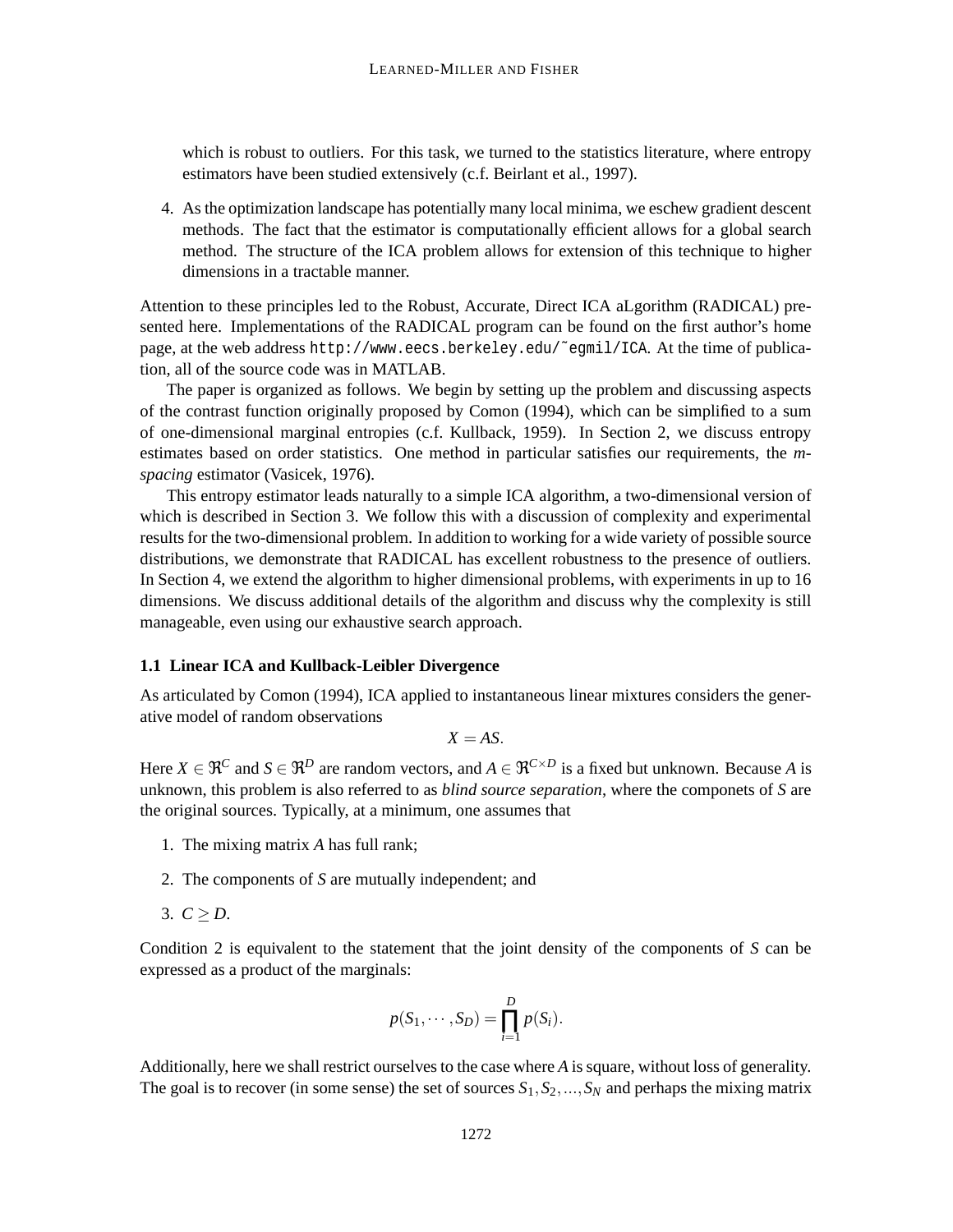via a transformation *W* on observations of *X*, that is

$$
Y = WX
$$
  
= WAS  
= BS.

Given the minimal statement of the problem, it has been shown (Benveniste et al., 1980, Comon, 1994) that one can recover the original sources up to a scaling and permutation provided that at most one of the underlying sources is Gaussian and the rest are non-Gaussian. Upon pre-whitening the observed data the problem reduces to a search over rotation matrices in order to recover the sources and mixing matrix in the sense described above (Hyvärinen, 2001, Bach and Jordan, 2002). We will assume henceforth that such pre-processing has been done.

While the problem statement is fairly straightforward with a minimum of assumptions it has been well studied, resulting in a vast array of approaches. Some of the more notable approaches can be roughly grouped into maximum likelihood based methods (Pham et al., 1992, Pearlmutter and Parra, 1996), moment/cumulant based methods (Comon, 1994, Cardoso and Souloumiac, 1996, Cardoso, 1999a, Hyvärinen, 2001), entropy based methods (Bell and Sejnowski, 1995, Hyvärinen, 1999, Bercher and Vignat, 2000), and correlation based methods (Jutten and Herault, 1991, Bach and Jordan, 2002).

Many approaches start the analysis of the problem by considering the contrast function (Comon, 1994)

$$
J(Y) = \int p(y_1, \dots, y_D) \log \frac{p(y_1, \dots, y_D)}{p(y_1)p(y_2)\dots p(y_D)} d\mu
$$
  
= 
$$
KL\left(p(y_1, \dots, y_D) || \prod_{i=1}^D p(y_i) \right)
$$
  
= 
$$
\sum_{i=1}^D H(Y_i) - H(Y_1, \dots, Y_D).
$$
 (1)

Here  $d\mu = dy_1 dy_2 \cdots dy_D$  and  $H(Y)$  is the differential entropy (Shannon, 1948) of the continuous multi-dimensional random variable *Y*. The right side of (1) is the Kullback-Leibler divergence (Kullback, 1959), or relative entropy, between the joint density of  $\{Y_1, \ldots, Y_D\}$  and the product of its marginals.

The utility of (1) for purposes of the ICA problem has been well documented in the literature (c.f. Comon, 1994, Lee et al., 1999a). Briefly, we note that for mutually independent random variables  $Y_1, Y_2, \ldots, Y_D$  we have

$$
J(Y) = \int p(y_1, y_2, ..., y_D) \log \frac{p(y_1, y_2, ..., y_D)}{p(y_1)p(y_2)...p(y_D)} d\mu
$$
  
= 
$$
\int p(y_1, y_2, ..., y_D) \log 1 d\mu
$$
  
= 0.

Since this quantity will be 0 if and only if all of the variables are *mutually independent*, we take (1) as a direct measure of mutual independence.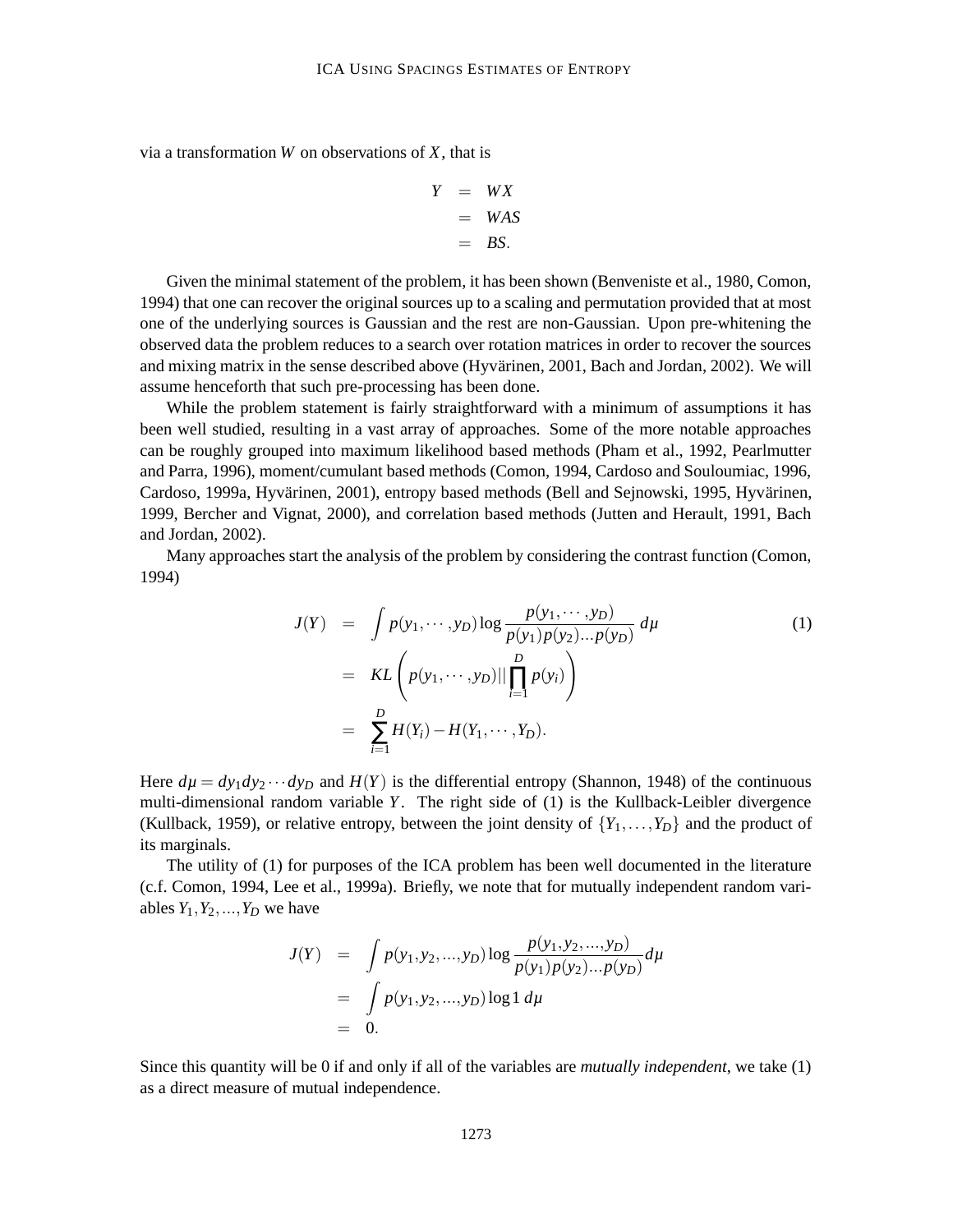As a function of *X* and *W* it is easily shown (c.f. Cover and Thomas, 1991) that

$$
J(Y) = \sum_{i=1}^{D} H(Y_i) - H(X_1, \ldots, X_D) - \log(|W|) .
$$

In particular, the change in the entropy of the joint distribution under linear transformation is simply the logarithm of the Jacobian of the transformation. As we will assume the *X*'s are pre-whitened, *W* will be restricted to rotation matrices, for which  $log(|W|) = 0$ , and the minimization of  $J(Y)$ reduces to finding

$$
W^* = \arg\min_W H(Y_1) + \dots + H(Y_D). \tag{2}
$$

The preceding development brings us to the primary contribution of this paper. As has been noted (Hyvärinen, 1999), ICA algorithms consist of an objective (contrast) function *and* an optimization algorithm. We adopt the previously proposed objective criterion of (2) and present a means of both estimating its value and optimizing the choice of *W* in a reliable, robust, and computationally efficient method. These aspects of our approach are the subject of the rest of the paper.

Towards that end, we adopt a different entropy estimator to minimize (2). The entropy estimator is almost identical to one described by Vasicek (1976) and others (c.f. Beirlant et al., 1997, for a review) in the statistics literature. This class of entropy estimators has not heretofore been applied to the ICA problem. As we will show, the use of this entropy estimator has a significant impact on performance as compared to other ICA algorithms and as discussed in the section on experimental results. In addition, it has the following desirable properties:

- It is consistent.
- It is asymptotically efficient, with square root of *N* convergence (where *N* is the number of data points).
- It is computable in  $O(N \log N)$  time.

In the next section, we present a detailed discussion of the entropy estimator and its properties.

#### **2. Entropy Estimators for Continuous Random Variables**

There are a variety of ICA algorithms that minimize  $(2)$  to find the independent components (e.g. Comon, 1994). These algorithms differ mostly in how they estimate the entropy of the one-dimensional marginal variables. Hyvärinen (1997), for example, developed a new entropy estimator for this purpose. RADICAL also uses entropy minimization at its core, and as such must estimate the entropy of each marginal for each possible *W* matrix. RADICAL's marginal entropy estimates are functions of the *order statistics* of those marginals.

### **2.1 Order Statistics and Spacings**

Consider a one-dimensional random variable *Z*, and a random sample of *Z* denoted by  $Z^1, Z^2, ..., Z^N$ . The *order statistics* of a random sample of *Z* are simply the elements of the sample rearranged in non-decreasing order:  $Z^{(1)} \leq Z^{(2)} \leq ... \leq Z^{(N)}$  (c.f. Arnold et al., 1992). A *spacing of order m*, or *m*-spacing, is then defined to be  $Z^{(i+m)} - Z^{(i)}$ , for  $1 \le i < i+m \le N$ . Finally, if *m* is a function of *N*, one may define the  $m_N$ -spacing as  $Z^{(i+m_N)} - Z^{(i)}$ .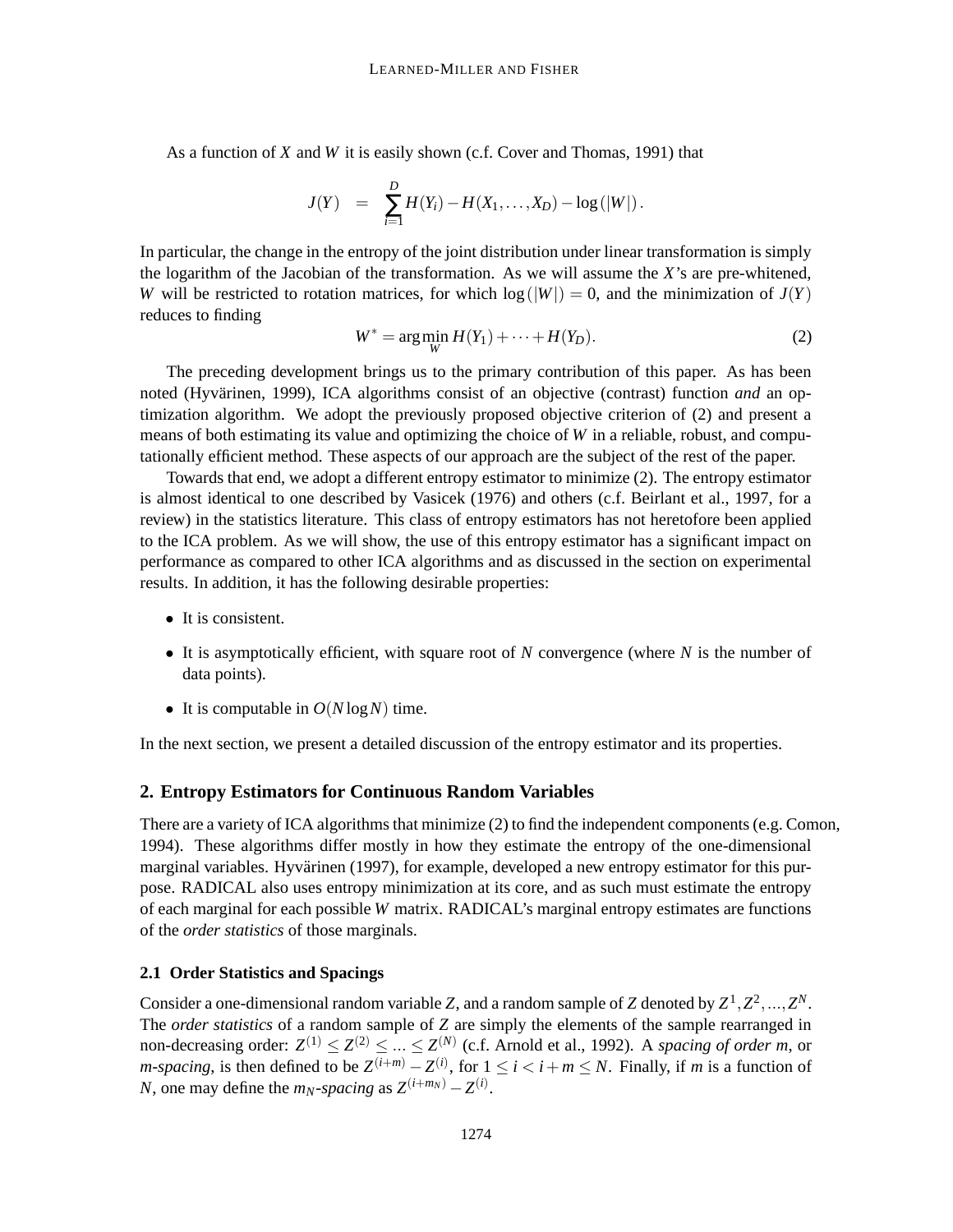The *m<sub>N</sub>*−spacing estimator of entropy, originally due to Vasicek (1976), can now be defined as

$$
\hat{H}_N(Z^1, Z^2, ..., Z^N) = \frac{1}{N} \sum_{i=1}^{N-m_N} \log \left( \frac{N}{m_N} (Z^{(i+m_N)} - Z^{(i)}) \right). \tag{3}
$$

This estimator is nearly equivalent to the one used in RADICAL, which is discussed below. To see where this estimator comes from, we first make the following observation regarding order statistics. For *any* random variable Z with an impulse-free density  $p(\cdot)$  and continuous distribu*tion function*  $P(\cdot)$ , the following holds. Let  $p^*$  be the *N*-way product density  $p^*(Z^1, Z^2, ..., Z^N)$  =  $p(Z^1)p(Z^2)...p(Z^N)$ . Then

$$
E_{p^*}[P(Z^{(i+1)}) - P(Z^{(i)})] = \frac{1}{N+1}, \ \forall i, 1 \le i \le N-1.
$$
 (4)

That is, the expected value of the probability mass of the interval between two successive elements of a sample from a random variable is just  $\frac{1}{N+1}$  of the total probability (which by definition must be equal to 1.0).<sup>2</sup> This surprisingly general fact is a simple consequence of the uniformity of the random variable  $P(Z)$ .  $P(Z)$ , the random variable describing the "height" on the cumulative curve of a random draw from *Z* (as opposed to the function  $P(z)$ ) is called the *probability integral transform* of *Z* (c.f. Manoukian, 1986). Thus, the key insight is that the *intervals* between successive order statistics have the same expected probability mass.

Using this idea, one can develop a simple entropy estimator. We start by approximating the probability density  $p(z)$  by assigning equivalent masses to each interval between points and assuming a uniform distribution of this mass across the interval.<sup>3</sup> Defining  $Z^{(0)}$  to be the infimum of the support of  $p(z)$  and defining  $Z^{(N+1)}$  to be the supremum of the support of  $p(z)$ , we have

$$
\hat{p}(z;Z^1,...,Z^N) = \frac{\frac{1}{N+1}}{Z^{(i+1)} - Z^{(i)}},
$$

<sup>2.</sup> The probability mass of the interval between two successive points can also be thought of as the integral of the density function between these two points.

<sup>3.</sup> We use the notion of a density estimate to aid in the intuition behinid *m*−spacing estimates of entropy. However, we stress that density estimation *is not* a necessary intermediate step in entropy estimation.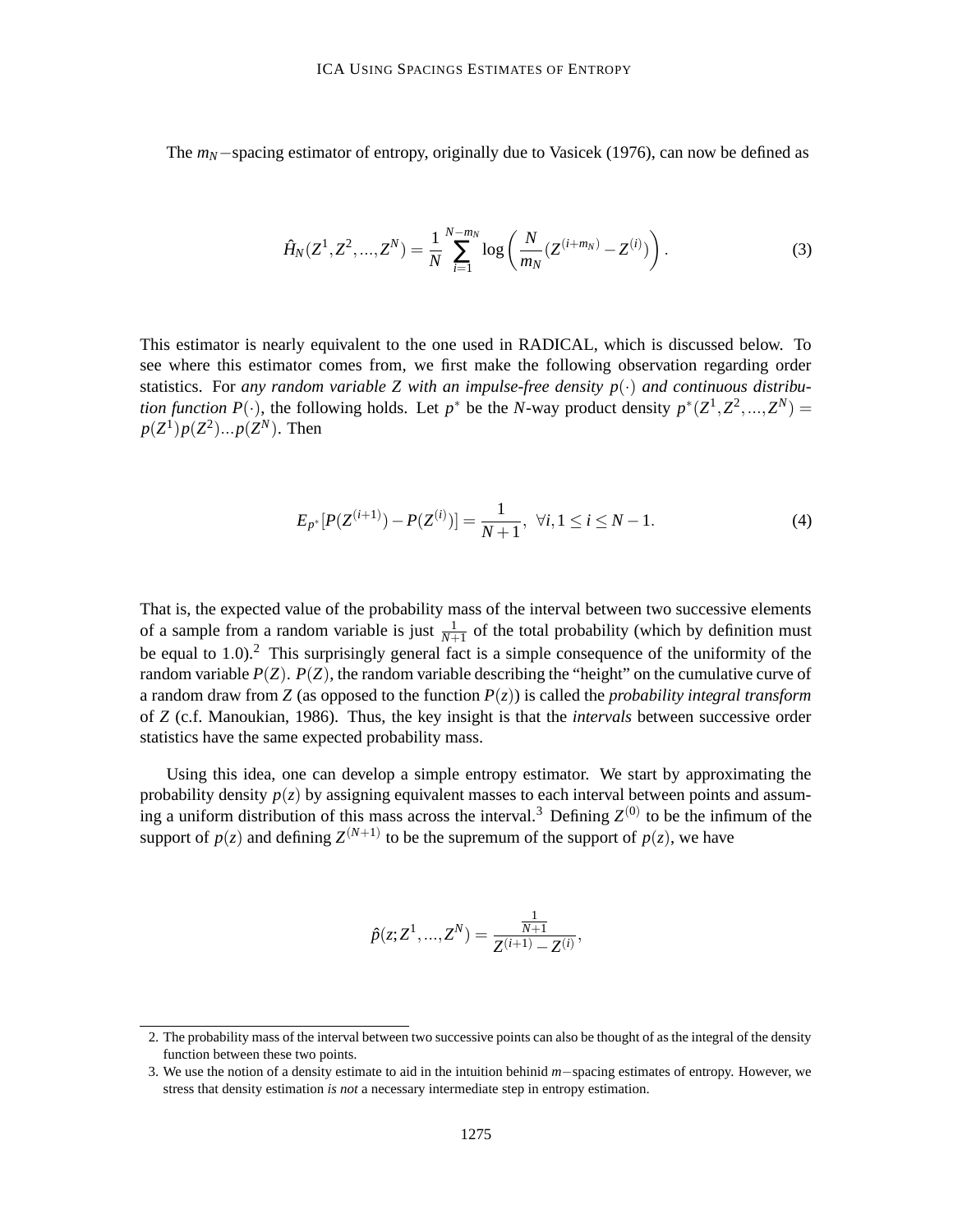for  $Z^{(i)} \leq z < Z^{(i+1)}$ . Then, we can write

$$
H(Z) = -\int_{-\infty}^{\infty} p(z) \log p(z) dz
$$
  
\n
$$
\approx -\int_{-\infty}^{\infty} \hat{p}(z) \log \hat{p}(z) dz
$$
  
\n
$$
= -\sum_{i=0}^{N} \int_{Z^{(i)}}^{Z^{(i+1)}} \hat{p}(z) \log \hat{p}(z) dz
$$
  
\n
$$
= -\sum_{i=0}^{N} \int_{Z^{(i)}}^{Z^{(i+1)}} \frac{\frac{1}{N+1}}{Z^{(i+1)} - Z^{(i)}} \log \frac{\frac{1}{N+1}}{Z^{(i+1)} - Z^{(i)}} dz
$$
  
\n
$$
= -\sum_{i=0}^{N} \frac{\frac{1}{N+1}}{Z^{(i+1)} - Z^{(i)}} \log \frac{\frac{1}{N+1}}{Z^{(i+1)} - Z^{(i)}} \int_{Z^{(i)}}^{Z^{(i+1)}} dz
$$
  
\n
$$
= -\frac{1}{N+1} \sum_{i=0}^{N} \log \frac{\frac{1}{N+1}}{Z^{(i+1)} - Z^{(i)}}
$$
  
\n
$$
\approx -\frac{1}{N-1} \sum_{i=1}^{N-1} \log \frac{\frac{1}{N+1}}{Z^{(i+1)} - Z^{(i)}}
$$
  
\n
$$
= \frac{1}{N-1} \sum_{i=1}^{N-1} \log ((N+1)(Z^{(i+1)} - Z^{(i)}))
$$
  
\n
$$
\equiv \hat{H}_{simple}(Z^1, ..., Z^N).
$$
 (5)

The approximation (*a*) arises by approximating the true density  $p(z)$  by  $\hat{p}(z;Z^1,...,Z^N)$ . The approximation (*b*) stems from the fact that in general we do not know  $Z^{(0)}$  and  $Z^{(N+1)}$ , i.e. the true support of the unknown density. Therefore, we form the mean log density estimate using only information from the region for which we have some information, ignoring the intervals outside the range of the sample. This is equivalent to assuming that outside the sample range, the true density has the same mean log probability density as the rest of the distribution.

#### **2.2 Lowering the Variance of the Estimate**

While the estimate (5) has both intuitive and theoretical appeal, it suffers from high variance which it inherits from the variance of the interval probabilities  $(4)$ .<sup>4</sup> The upper left plot of Figure 1 shows the distribution of values obtained when we divide a random 1−spacing by its expected value. Clearly, these values are widely distributed around the ideal value of 1. This problem can be mitigated (and asymptotically eliminated) by considering *m*−spacing estimates of entropy, such as

$$
\hat{H}_{m-spaceing}(Z^1,\ldots,Z^N) \equiv \frac{m}{N-1} \sum_{i=0}^{\frac{N-1}{m}-1} \log\left(\frac{N+1}{m}(Z^{(m(i+1)+1)} - Z^{(mi+1)})\right). \tag{6}
$$

Under the conditions that

$$
m, N \to \infty, \frac{m}{N} \to 0,\tag{7}
$$

<sup>4.</sup> The addition of a small constant renders this estimator weakly consistent for bounded densities under certain tail conditions (Hall, 1984).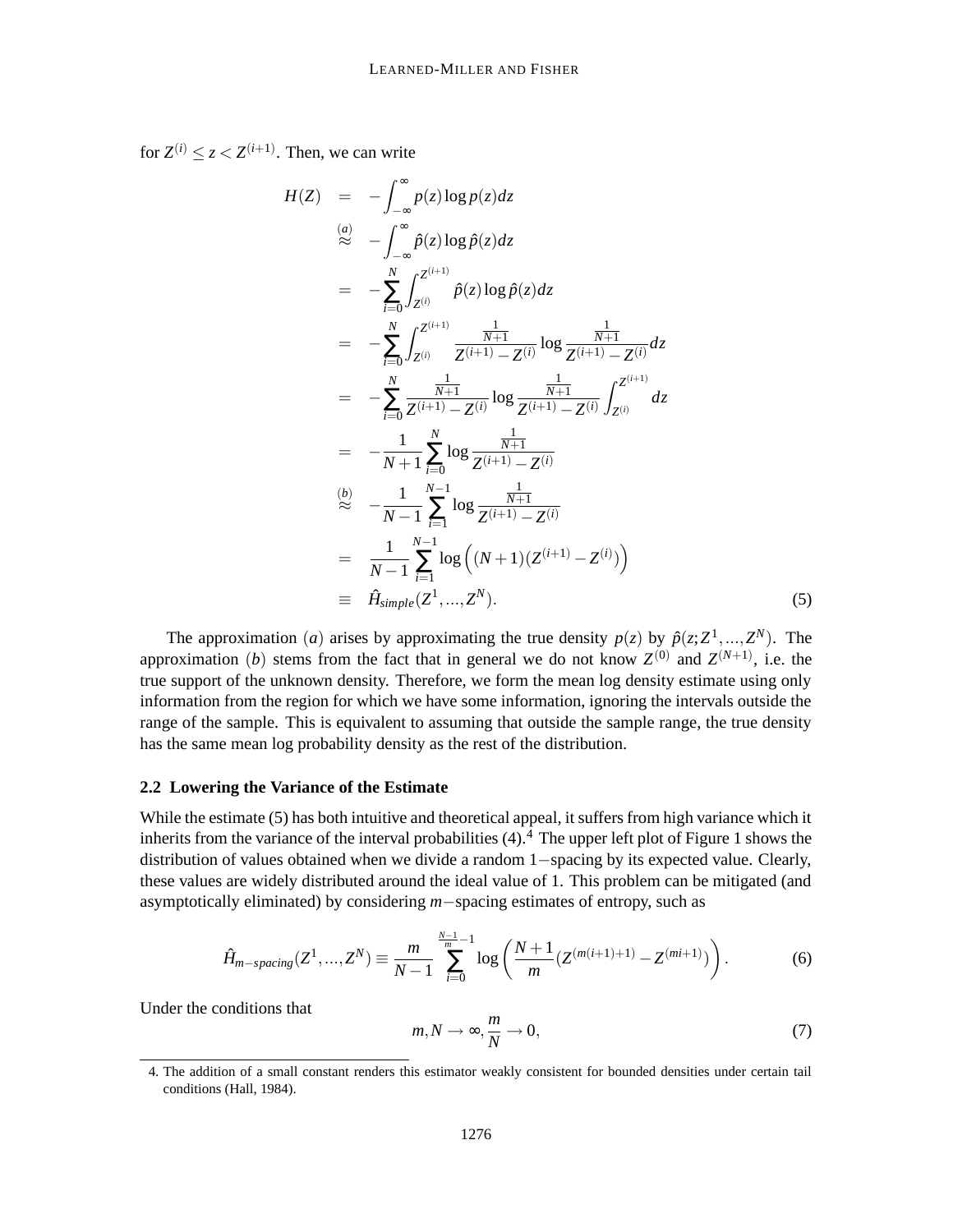

Figure 1: Histograms showing the variability of the probability mass of *m*-spacings, as a function of m. Each plot shows, for a particular *m*, the ratio of a set of random *m*-spacings to their expected values. When  $m = 1$  (upper left plot), the probability mass of the *m*-spacings is widely distributed. Already for  $m = 2$  (upper right), the ratio is substantially more concentrated around its expected value of 1. For  $m = 10$  (lower left), the *m*-spacings' probability masses are almost always within a factor of three of their expected values. For *m* = 100 (lower right), the probability mass of the *m*-spacings is highly consistent. This behavior is a simple consequence of the law of large numbers and the uniformity of the distribution obtained through the probability integral transform.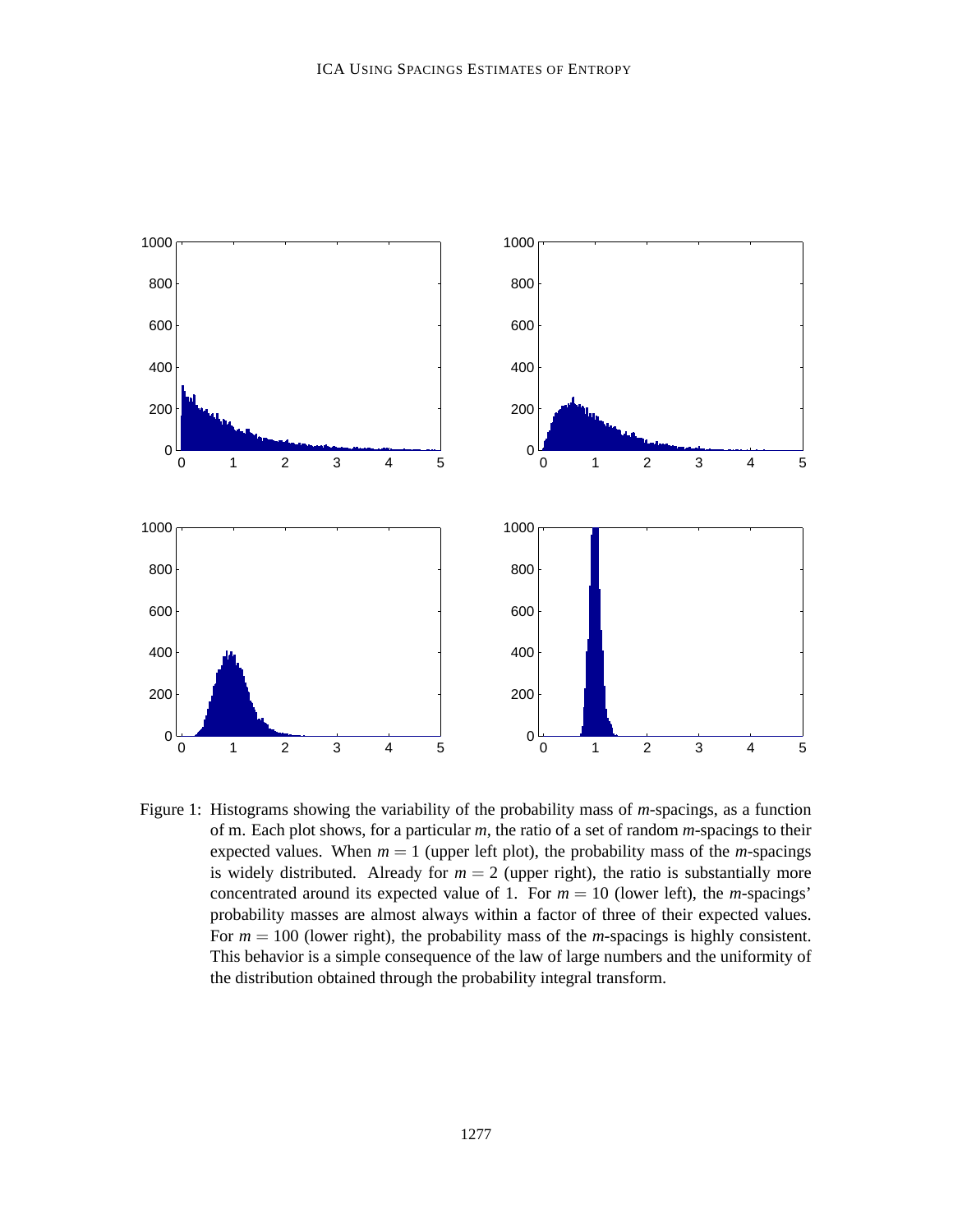this estimator also becomes consistent (Vasicek, 1976, Beirlant et al., 1997). In this work, we typically set  $m = \sqrt{N}$ .

The intuition behind this estimator is that by considering *m*-spacings with larger and larger values of *m*, the variance of the probability mass of these spacings, relative to their expected values, gets smaller and smaller. In fact, the probability mass of *m*-spacings is distributed according to a beta distribution with parameters *m* and  $N + 1 - m$  (c.f. Arnold et al., 1992). The expectation of this distribution is  $\frac{m}{N+1}$  and the variance is  $\frac{m(N+1-m)}{(N+1)^2(N+2)}$ . The ratio of the variance to the expectation is then  $\frac{N+1-m}{(N+1)(N+2)}$ , and we can see that this ratio drops linearly as *m* increases. This behavior is illustrated in Figure 1. Each plot shows, for a different value of *m*, the distribution of the ratio between random *m*-spacings and their expected value. The upper left plot shows that for  $m = 1$ , this distribution is distributed very widely. As *m* grows, the probability mass for each *m*-spacing concentrates around its expected value.

Such plots, which are functions of the probablity mass of intervals defined by order statistics, have the same form for *all probability distributions with continuous cumulative distribution functions*. That is, the form depends only on the value of *m* and not at all on the probability law. This is again a consequence of the uniformity in distribution of the probability integral transform for any (impulse-free) density.

<sup>A</sup> modification of (6) in which the *<sup>m</sup>*−spacings overlap,<sup>5</sup>

$$
\hat{H}_{RADICAL}(Z^1, ..., Z^N) \equiv \frac{1}{N - m} \sum_{i=1}^{N - m} \log \left( \frac{N + 1}{m} (Z^{(i+m)} - Z^{(i)}) \right),\tag{8}
$$

is used in RADICAL. This is equivalent asymptotically to the estimator (3) of Vasicek (1976). Weak and strong consistency have been shown by various authors under a variety of general conditions assuming (7). For details of these results, see the review paper by Beirlant et al. (1997). Perhaps the most important property of this estimator is that it is asymptotically efficient, as shown by Levit (1978).

It is interesting to remark that while (5) and (6) have a natural correspondence to density estimates (if we ignore the region outside the range of the samples), there is no trivial correspondence between (8) and a density estimate. We are thus solving the entropy estimation problem without demanding that we solve the density estimation problem.<sup>6</sup>

We note that Pham (2000) defined an ICA contrast function as a sum of terms very similar to (6). However, by choosing  $m = 1$  as was done in that work, one no longer obtains a consistent estimator of entropy, and the efficiency and efficacy of (6) as an ICA contrast function appears to be greatly reduced. In particular, much of the information about whether or not the marginals are independent is ignored in such an approach.

#### **3. RADICAL in Two Dimensions**

Given that we have an entropy estimate in hand, we now discuss its application to optimizing Equation (2). We first discuss aspects of the estimator in the context of the two-dimensional ICA problem. Later we will extend the optimization method to multiple dimensions. Two issues which arise and

<sup>5.</sup> Allowing the *m*-spacings to overlap reduces the asymptotic variance of the estimator.

<sup>6.</sup> For those who are skeptical that this is possible, we suggest that it is no different than estimating the variance of a random variable without estimating its density.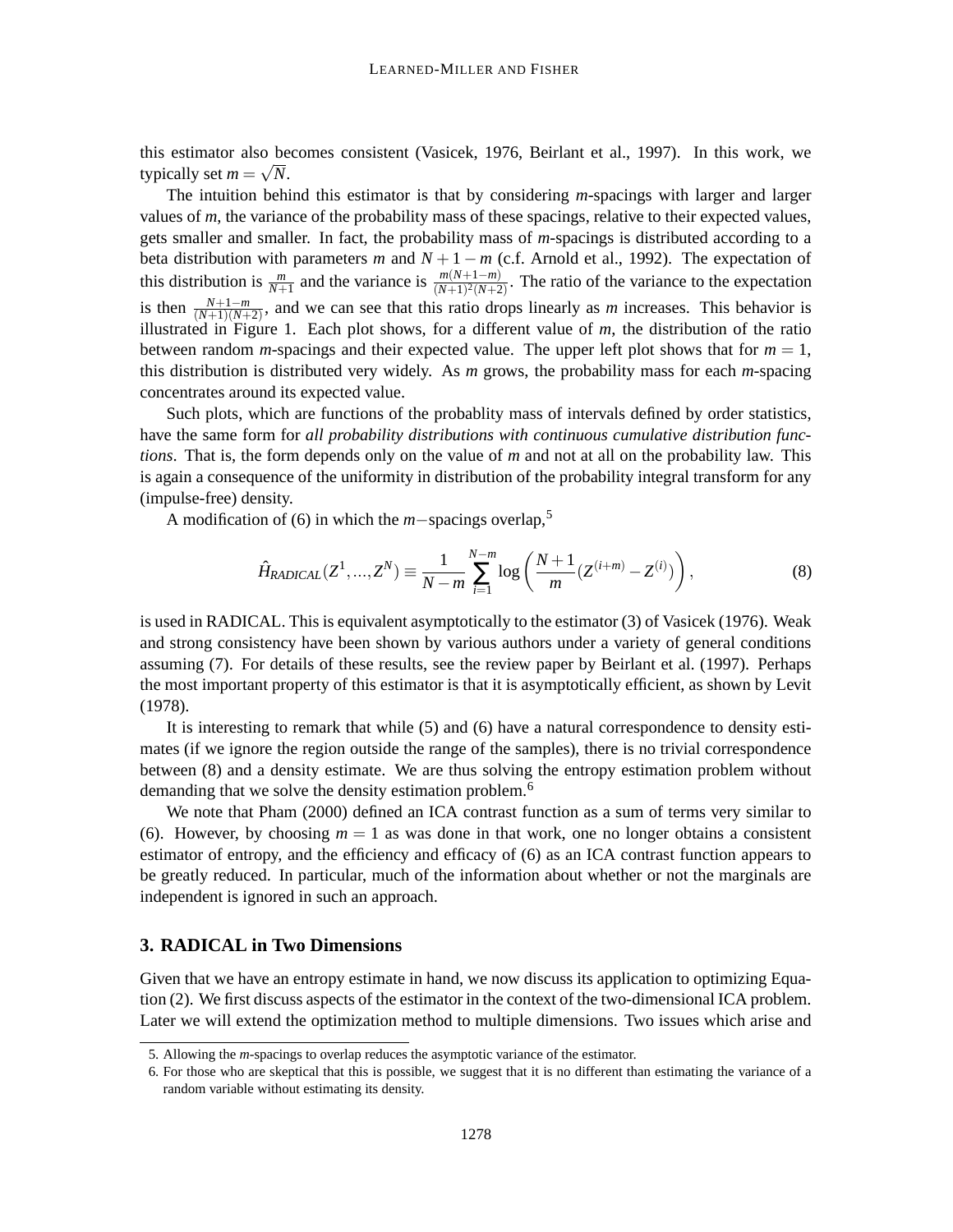which must be dealt with are local minima and what we will refer to as "false minima". The first issue is intrinsic to the optimization criterion (even in the case of infinite data) and appears difficult to address without adopting an exhaustive search strategy. The second is a function of the estimator and will motivate a smoothing approach. We address these issues by way of some canonical examples before proceeding to a more detailed discussion of the algorithm.

#### **3.1 Examples**

We illustrate various aspects of the estimator and the optimization procedure by separating three different types of mixed sources: (1) two uniform densities, (2) two double-exponential densities, and (3) two bi-modal Gaussian mixture densities. For each example, we examine 150 equally spaced rotations of the data between 0 and 90 degrees.

Consider Figure 2 which shows some results from separating a mixture of two uniform densities. Figure 2(a) shows the results over 100 Monte Carlo trials in which  $N = 250$  and  $m = 16 \approx \sqrt{250}$ . As can be seen, the mean estimate (over 90 degrees of rotation) is fairly smooth with a clear global maximum at 45 degrees and a minimum at 0 degrees rotation (or equivalently at 90 degrees). However, not surprisingly, any one trial has several false local minima and maxima. In Figure 2(a), for example, the individual trials which exhibited the largest positive and negative deviation from the average (for any single angle θ) over all trials are overlaid on the average result. Similar figures for the other two cases are shown in Figures  $3(a)$  and  $4(a)$ , although local minima and maxima (over individual trials)) are not as severe in these cases.

In particular, false minima can become quite severe when the sample size is small. They are a consequence of the fact that the *m*-spacings estimator makes no prior smoothness assumptions (e.g. limited spatial frequency) regarding the underlying densities. Consequently, for small sample size there exist rotations (instances of *W*) for which portions of the data spuriously approximately align, producing an artificial spike in one of the marginal distributions. This is most easily understood by considering the case in which *m*, the number of intervals combined in an *m*-spacing, is equal to 1. In this case, for any value of *N* there are many rotations  $(O(N^2))$  of them, in fact) which will cause two points to align exactly, either vertically or horizontally. This causes the 1−spacing corresponding to these two points to have width 0 in one of the empirical marginal distributions, which in turn gives this interval an average logarithm of −∞. This results in a marginal entropy estimate of −∞ for this particular rotation of the data. The entropy estimator has no evidence that there is not, in fact, an impulse in the true marginal density which would legitimately indicate a negatively infinite entropy, so it is not a fundamental flaw with the estimator. Rather, it is a consequence of allowing arbitrarily peaked implicit marginal estimates. While this issue becomes less of a problem as *N* and *m* grow, our empirical findings suggest that for the densities considered in this paper (see Figure 6), it must be addressed to achieve optimal performance at least while  $N \leq 2000$ .

To address this problem, we consider a smoothed version of the estimator. We attempt to remove such false minima by synthesizing *R* replicates of each of the original *N* sample points with additive spherical Gaussian noise to make a surrogate data set  $X'$ . That is, each point  $X^j$  is replaced with  $R$ samples from the distribution  $N(X^j, \sigma_r^2 I)$ , where *R* and  $\sigma_r^2$  become parameters of the algorithm. We refer to this as *augmenting* the data set *X*. Then we use the entropy estimator (8) on the augmented data set X'. *R* was chosen to have a value of 30 for most of the experiments in this report. Results of this modification to the estimator are shown in Figures 2(b), 3(b) and 4(b). While not completely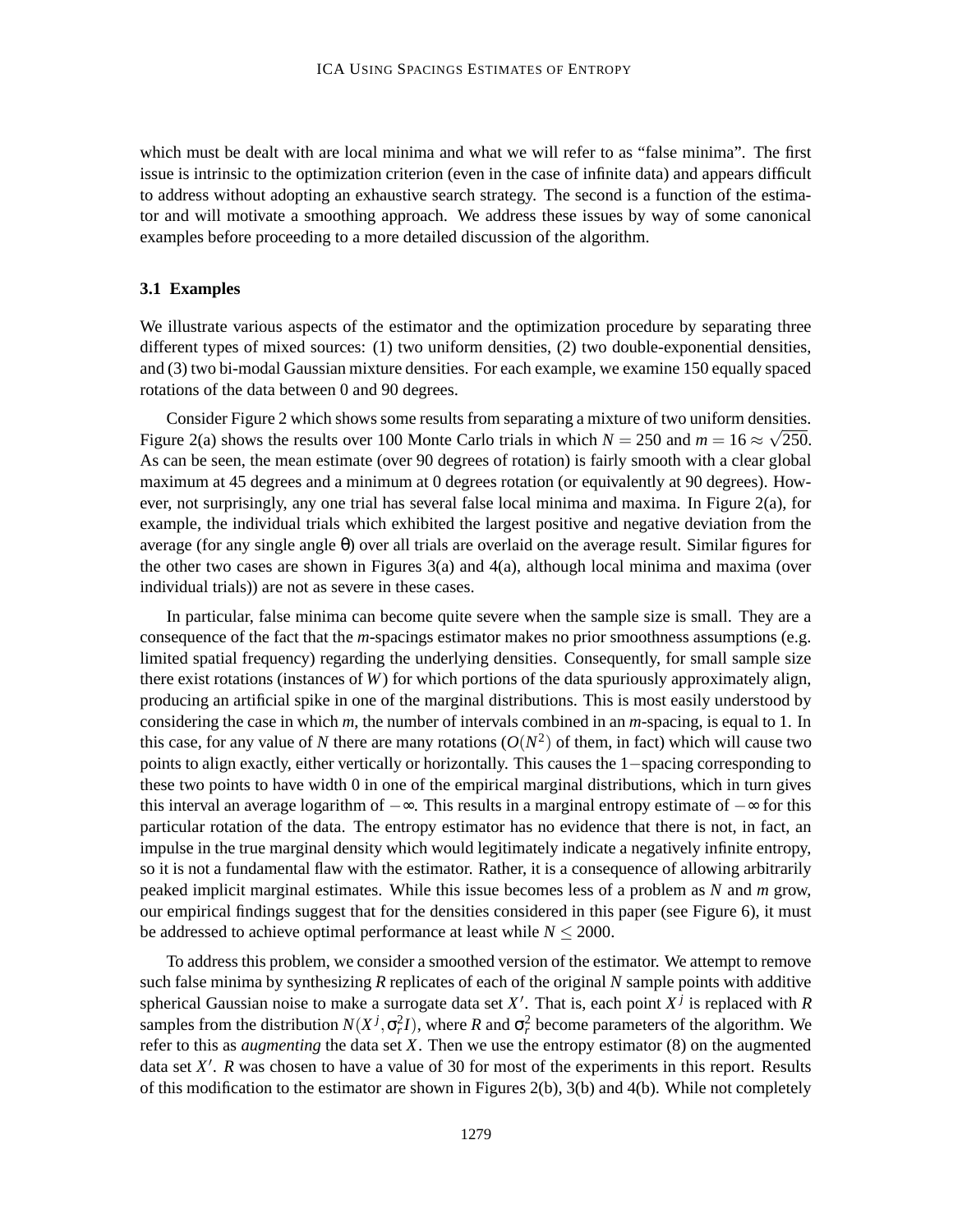

Figure 2: RADICAL for a mixture of two uniform densities. (a) The thick solid curve is the mean estimate of Equation (2) over 100 Monte Carlo trials with no data augmentation. The dotted curves indicate plus or minus one standard deviation, while the thinner (less smooth) curves are the two trials which had the largest positive and negative deviation from the mean respectively. (b) is exactly the same as (a) except that the data set was augmented with  $R = 30$  and a smoothing factor of  $\sigma_r = 0.1$  was used. (c) is one realization of the original sources with no rotation, (d) with 25 degrees rotation, and (e) with 45 degrees rotation. Axes of rotation are overlaid on the plots.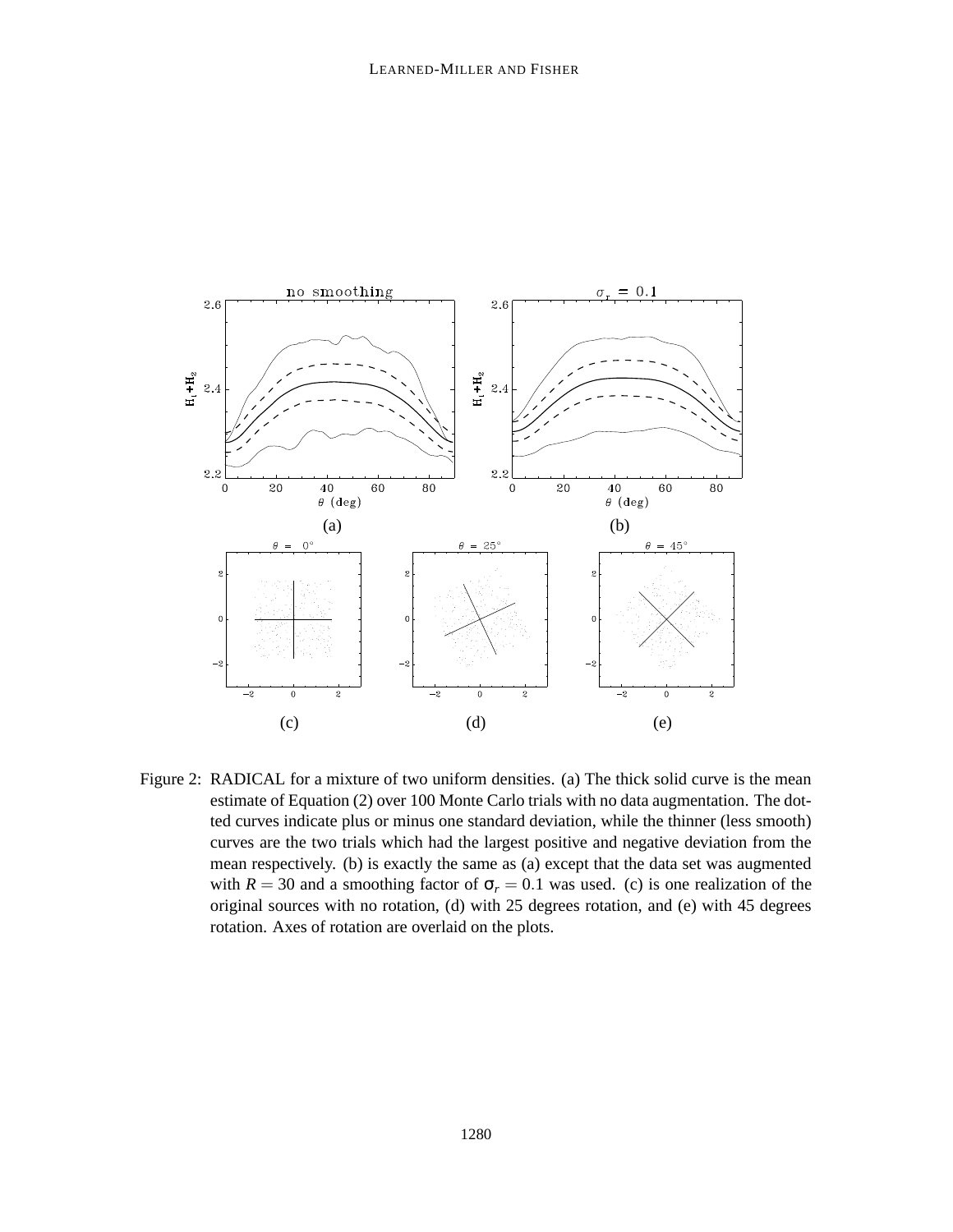

Figure 3: RADICAL for a mixture of two double-exponential densities. (a) The thick solid curve is the mean estimate of Equation (2) over 100 Monte Carlo trials with no data augmentation. The dotted curves indicate plus or minus one standard deviation, while the thinner (less smooth) curves are the two trials which had the largest positive and negative deviation from the mean respectively. (b) is exactly the same as (a) except that the data set was augmented with  $R = 30$  and a smoothing factor of  $\sigma_r = 0.1$  was used. (c) is one realization of the original sources with no rotation, (d) with 25 degrees rotation, and (e) with 45 degrees rotation. Axes of rotation are overlaid on the plots.

eliminating the problem of local minima and maxima, the results over the worst two trials are significantly smoother.

While we leave a rigorous analysis of this smoothing procedure for future work, we note the following important intuitions about it. The data augmentation procedure described allows the sampling of an arbitrary number of points from a density which is equal to the empirical distribution convolved with a Gaussian. This is similar, though not identical, to the true joint distribution convolved with this same Gaussian. It is easily shown that convolution of a joint distribution (of mixed components) with a spherical Gaussian does not change the solution to an ICA problem in the case of infinite data. Hence, the augmentation procedure allows the sampling of additional points from a distribution that is close to a distribution with the same solution as the original distribution. Because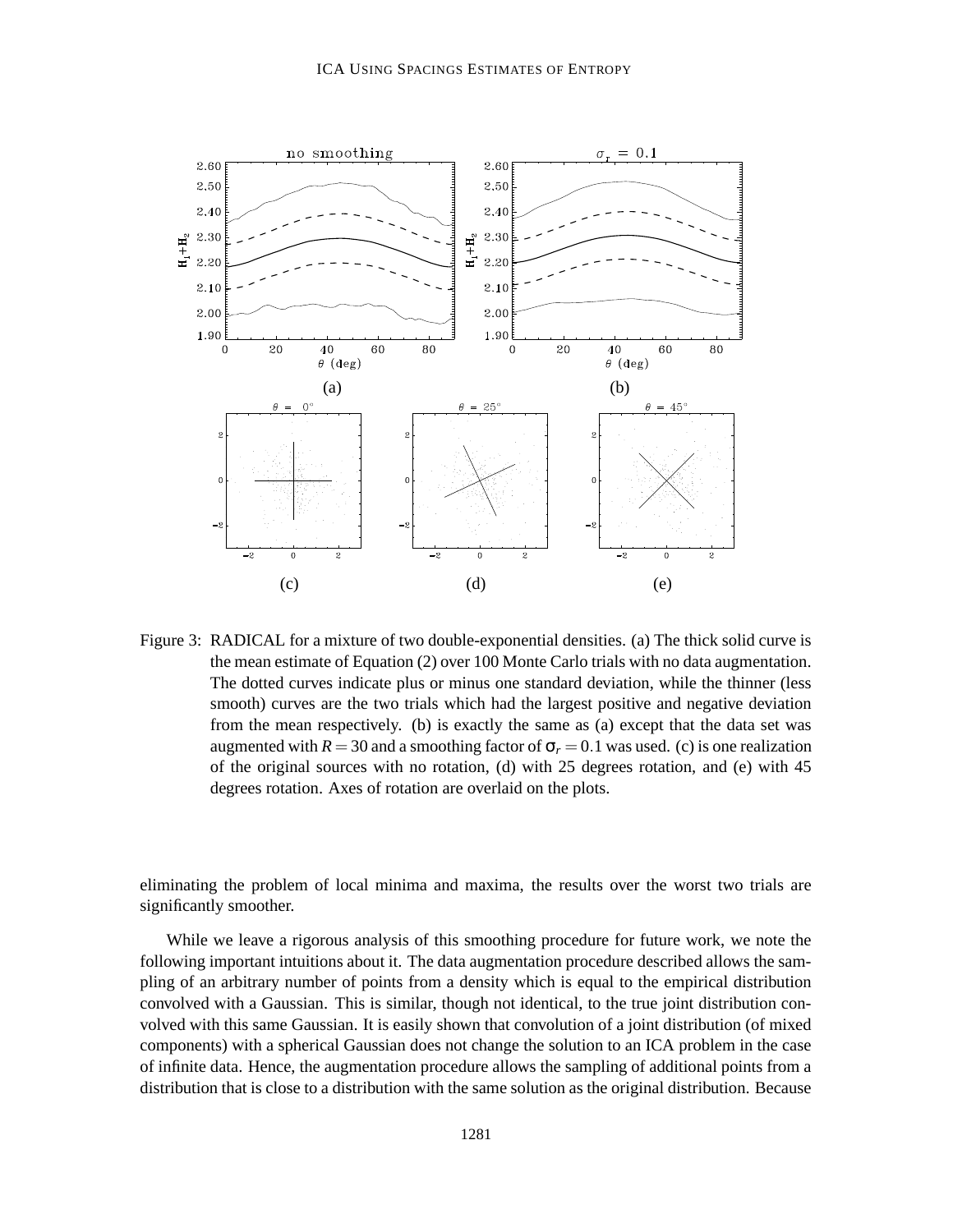

Figure 4: RADICAL for a mixture of two bi-modal densities. (a) The thick solid curve is the mean estimate of Equation (2) over 100 Monte Carlo trials with no data augmentation. The dotted curves indicate plus or minus one standard deviation, while the thinner (less smooth) curves are the two trials which had the largest positive and negative deviation from the mean respectively. (b) is exactly the same as (a) except that the data set was augmented with  $R = 30$  and a smoothing factor of  $\sigma_r = 0.1$  was used. (c) is one realization of the original sources with no rotation, (d) with 25 degrees rotation, and (e) with 45 degrees rotation. Axes of rotation are overlaid on the plots.

the sampling of additional points allows us to effectively increase *m*, it also allows the reduction of spurious local minima.

After reducing the effect of false minima on the optimization of *W*, we must still address legitimate local minima, the best example of which is shown in Figure 4 where a rotation of  $45^{\circ}$  is a true local minimum of the objective function. For two-dimensional source separation, taking advantage of the fact that *W*(θ) is a one-dimensional manifold, we do an exhaustive search over *W* for *K* values of θ. Note that we need only consider θ in the interval  $[0, \frac{P_i}{2}]$  $\frac{\mu_l}{2}$ , since any 90 degree rotation will result in equivalent independent components. In all of our experiments, we set  $K = 150$ . Importantly, it turns out that even in higher dimensions, our algorithm will remain linear in *K* (although polynomially more expensive in other respects), so it is relatively inexpensive to do a finer grain search over θ if desired. Complexity issues will be discussed in more detail below.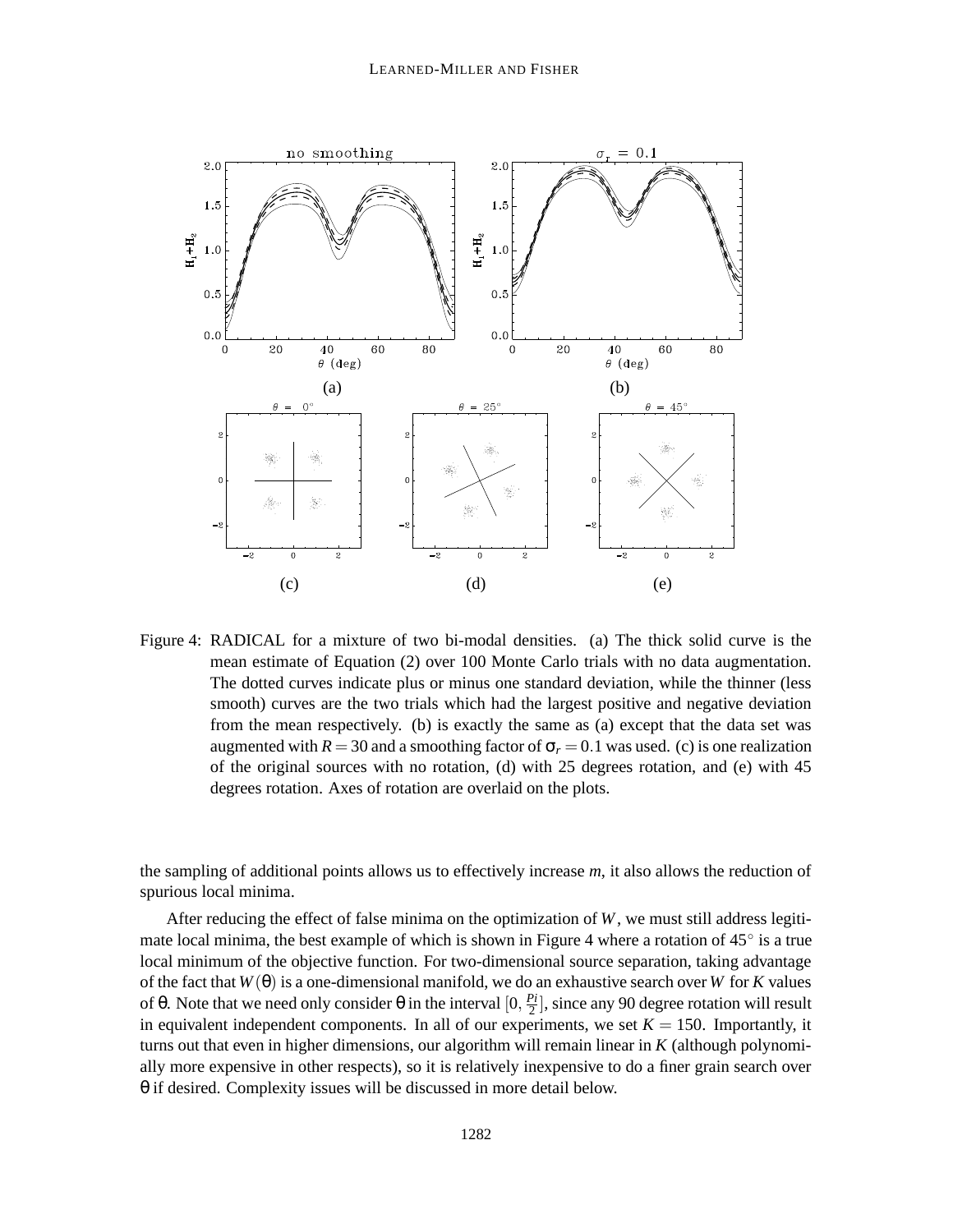#### **3.2 The ICA Algorithm**

RADICAL is a very simple algorithm. Assuming that our observed data have already been whitened, there are really only two remaining steps. The first is to generate an augmented data set  $X'$  from  $X$ by the procedure described in the previous section. The second is to minimize the cost function (2), which we do by exhaustive search. Various aspects of RADICAL are summarized in Figure 5.

There are four parameters with which we experimented informally in our early experiments. The first parameter *m*, determines the number of intervals combined in an *m*−spacing. As stated above, we chose  $m = \sqrt{N}$  for all of our experiments, which guarantees the asymptotic consistency of our procedure as long as none of the marginal densities have impulses. When condition (7) is satisfied, the entropy estimator will be consistent and should perform well for large *N*. For small *N*, performance can be improved by choosing *m* according to the particulars of the distribution, but since the distribution is unknown in general, we avoided this and chose a fixed rule for *m* as a function of *N* for all of our experiments.

A second parameter is the number of points *R* used to replace each original point  $X<sup>j</sup>$  when creating the augmented data set. The value of *R* can be made smaller for large *N*, and as *N* and *m* get large enough, point replication is entirely unnecessary, since the optimization landscape will eventually become smooth (to within the resolution of the search algorithm). However, at  $N = 4000$ , the largest value with which we experimented, point replication was still necessary. The experiments in this paper all used a value of  $R = 30$ , irrespective of the original sample size N.

Next we examine  $\sigma_r^2$ , the variance of the *R* added points for each of the *N* points  $X^j$ . As expected, from informal testing, we found that performance was somewhat better if we allowed the variance to shrink as *N* grew. However, performance was relatively robust to the choice of this parameter and we chose only two different values of  $\sigma_r$  for all of our experiments. For  $N < 1000$ , we set  $\sigma_r = 0.35$ and for  $N \ge 1000$ , we halved this value, setting  $\sigma_r = 0.175$ .

The only remaining parameter for RADICAL in two dimensions is *K*, the number of rotations at which to measure the objective function. We experimentedwith values of 50,100,150, and 250. There was no noticable improvement in performance for  $K > 150$ , even for  $N = 4000$  and the higher dimensional tests. Of course, with *N* large enough, one could benefit to some extent by increasing *K*. Since in two dimensions, the error metric (see below) is proportional to the difference in angle between the estimated  $\theta$  and the optimal  $\theta$ , it is easy to see that asymptotically, the expected error is a function of *K* and is approximately

$$
\frac{1}{2}\frac{\frac{\pi}{2}}{K}=\frac{\pi}{4K}.
$$

For  $K = 150$ , this asymptotic expected error is approximately 0.005, a number small enough to be only a minor contribution to the total error (see experiments) for values of *N* considered here. Since both the two-dimensional and higher-dimensional versions of RADICAL are linear in *K*, it is relatively inexpensive to increase the resolution of the exhaustive search.

### **3.3 Algorithmic Complexity**

An upper bound on the algorithmic complexity of RADICAL in two dimensions is fairly straightforward to compute. There are a number of opportunities for speedup which we will leave for future work. We will assume for this analysis and for the higher dimensional case discussed later that *D*, the dimension, is less than *N*, the sample size.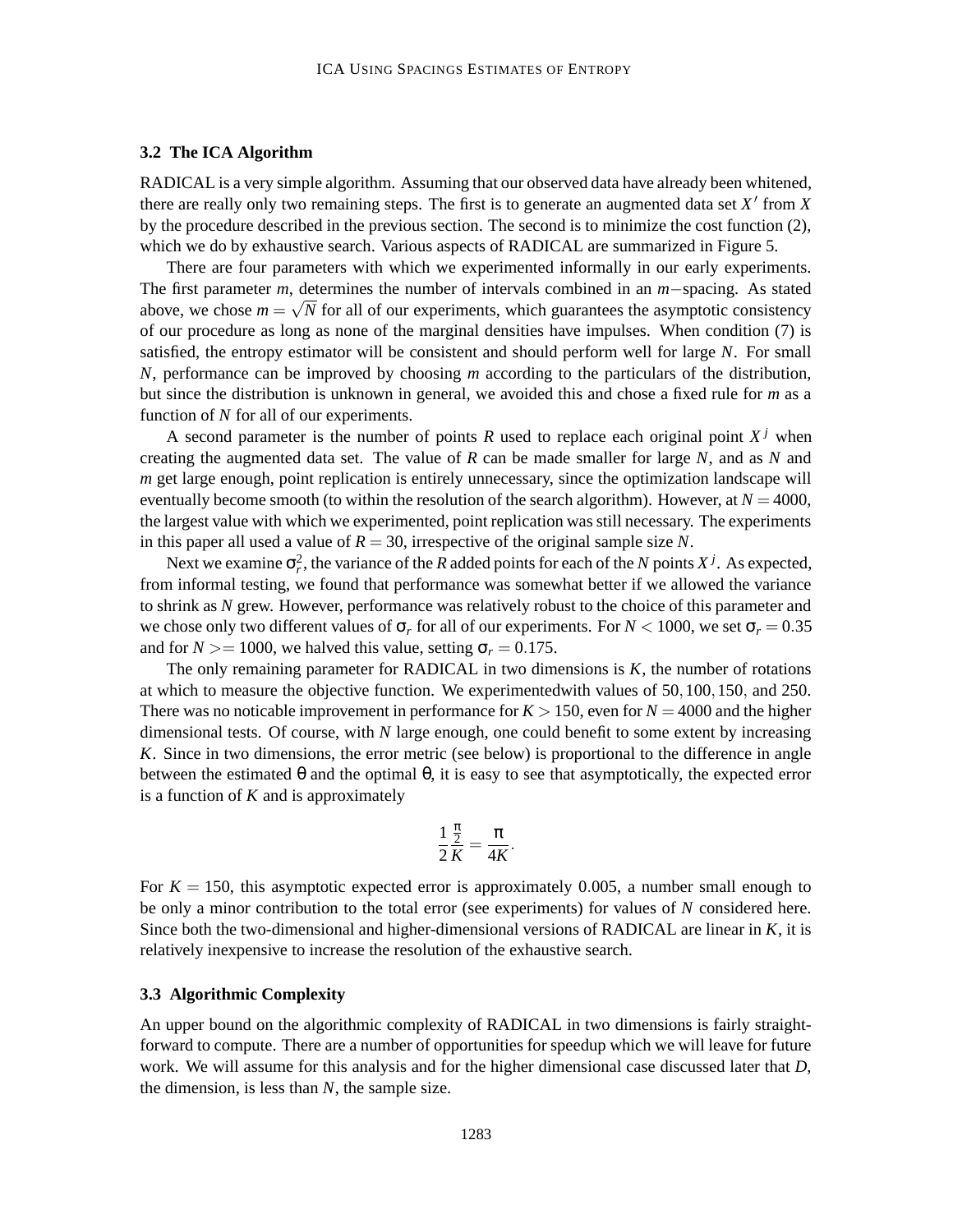| Algorithm:         | RADICAL, two-dimensional version.                                                      |  |  |  |  |  |  |
|--------------------|----------------------------------------------------------------------------------------|--|--|--|--|--|--|
| Input:             | Data vectors $X^1, X^2, , X^N$ , assumed whitened.                                     |  |  |  |  |  |  |
| <b>Parameters:</b> | <i>m</i> : Size of spacing. Usually equal to $\sqrt{N}$ .                              |  |  |  |  |  |  |
|                    | $\sigma_r^2$ : Noise variance for replicated points.                                   |  |  |  |  |  |  |
|                    | R: Number of replicated points per original data point.                                |  |  |  |  |  |  |
|                    | K: Number of angles at which to evaluate cost function.                                |  |  |  |  |  |  |
| <b>Procedure:</b>  | 1. Create $X'$ by replicating R points with Gaussian noise for each<br>original point. |  |  |  |  |  |  |
|                    | 2. For each $\theta$ , rotate the data to this angle $(Y = W(\theta) * X')$            |  |  |  |  |  |  |
|                    | and evaluate cost function.                                                            |  |  |  |  |  |  |
|                    | 3. Output the <i>W</i> corresponding to the optimal $\theta$ .                         |  |  |  |  |  |  |
| Output:            | W, the demixing matrix.                                                                |  |  |  |  |  |  |

Figure 5: A high-level description of RADICAL for the two-dimensional ICA problem.

We assume that the data has been whitened to begin with. Whitening the data is  $O(D^2N)$ . In two dimensions, we will treat *D* as a constant, giving an  $O(N)$  operation. Augmenting the data set with *R* noisy copies of each point is just  $O(NR)$ . Let  $N' = NR$  be the size of the augmented data set. Rotation of the augmented data points to an angle  $\theta$  by matrix multiplication is at most  $O(D^2N')$ , but again for fixed *D*, we can call  $D^2$  a constant, so this reduces to  $O(N')$ . In two dimensions, our estimator requires two one-dimensional sorts, taking time  $O(N' \log N')$ , and two sums over at most  $N'$ spacings, which is  $O(N')$ . Thus, evaluating the objective function once, which involves matrix multiplication, sorting, and summing, takes time  $O(N') + O(N' \log N') + O(N') = O(N' \log N')$ . Note that *m*, the spacing size, does not enter into the complexity of evaluating the objective function.

We repeat this procedure K times in our exhaustive search. This gives us an upper bound of  $O(KN' \log N')$  for the minimization of the objective function. For the whole algorithm, including whitening, we then have  $O(N) + O(KN' \log N') = O(N) + O(KNR \log(NR)) = O(KNR \log(NR))$ as the final complexity for the two-dimensional algorithm. As mentioned previously, it should be possible to reduce *R* to 1 for large *N*, so technically, we can claim that RADICAL is  $O(KN \log N)$ . However, for moderate and low values of N, we must still choose  $R > 1$ , and so we include it in our complexity analysis.

#### **3.4 Experiments in Two Dimensions**

To test the algorithm experimentally, we performed a large set of experiments, largely drawn from the comprehensive tests developed by Bach and Jordan (2002). Our tests included comparisons with FastICA (Hyvärinen and Oja, 1997), the JADE algorithm (Cardoso, 1999b), the extended Infomax algorithm (Lee et al., 1999b), and two versions of KernelICA: KCCA and KGV (Bach and Jordan, 2002). For each of the 18 one-dimensional densities shown in Figure 6, which were normalized to have zero mean and unit variance, the following experiments were performed. Using a density  $q(\cdot)$ , *N* points were drawn iid from the product distribution  $q(\cdot)q(\cdot)$ . The points were then subjected to a random rotation matrix  $A$  to produce the input  $X$  for the algorithm.<sup>7</sup> We then measured the "difference" between the true matrix *A* and the *W* returned by the algorithm, according to the well-

<sup>7.</sup> Alternatively, we could have applied a random non-singular matrix to the data, and then whitened the data, keeping track of the whitening matrix. For the size of *N* in this experiment, these two methods are essentially equivalent.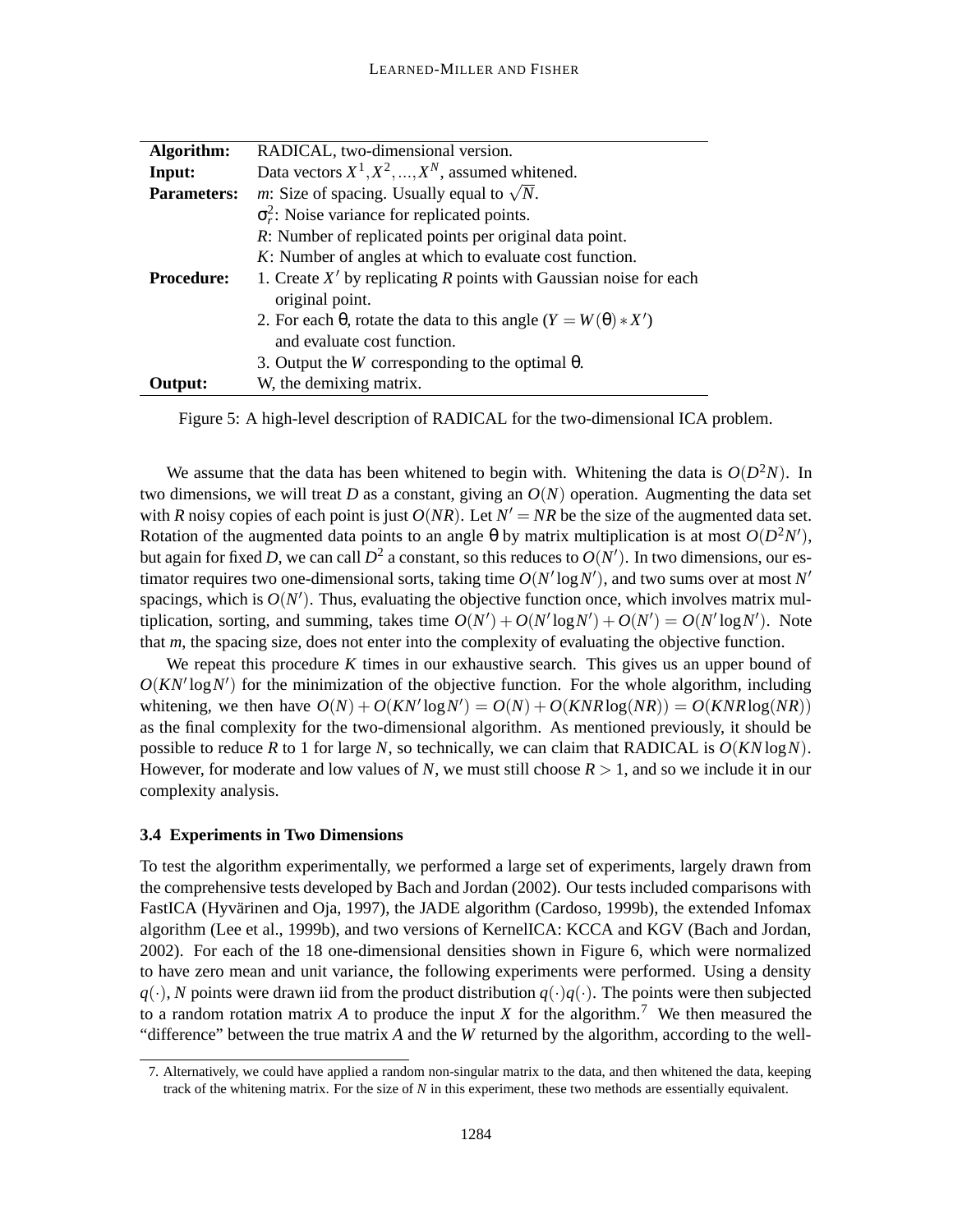

Figure 6: Probability density functions of sources with their kurtoses: (a) Student with three degrees of freedom; (b) double exponential; (c) uniform; (d) Student with five degrees of freedom; (e) exponential; (f) mixture of two double exponentials; (g)-(h)-(i) symmetric mixtures of two Gaussians: multimodal, transitional and unimodal; (m)-(n)-(o) symmetric mixtures of four Gaussians: multimodal, transitional and unimodal;  $(p)-(q)-(r)$ nonsymmetric mixtures of four Gaussians: multimodal, transitional and unimodal. This figure and code to sample from these distributions was generously provided by Francis Bach, UC Berkeley.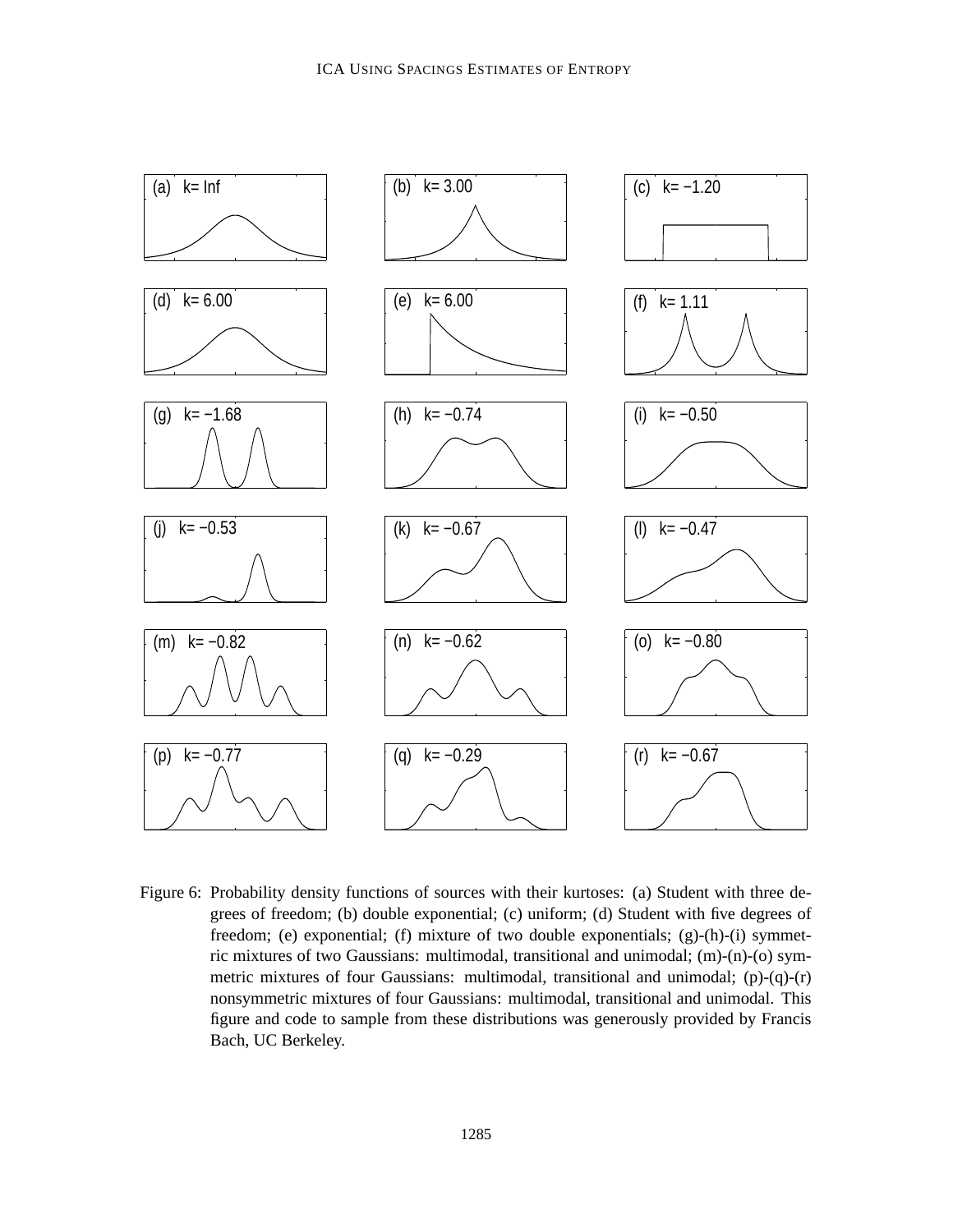#### LEARNED-MILLER AND FISHER

| pdfs                    | FastICA | Jade | Imax | KCCA | KGV  | <b>RADICAL</b> |
|-------------------------|---------|------|------|------|------|----------------|
| a                       | 8.9     | 7.5  | 56.3 | 6.6  | 5.7  | 5.6            |
| b                       | 10.2    | 9.3  | 61.8 | 8.4  | 6.2  | 7.0            |
| $\mathbf c$             | 4.4     | 3.1  | 18.4 | 4.7  | 4.3  | 2.4            |
| d                       | 11.8    | 10.0 | 61.1 | 13.1 | 11.6 | 12.6           |
| e                       | 8.1     | 7.4  | 67.7 | 3.7  | 3.1  | 1.7            |
| $\mathbf f$             | 7.9     | 5.5  | 12.4 | 3.6  | 3.3  | 2.0            |
| g                       | 3.9     | 2.9  | 18.1 | 3.1  | 2.9  | 1.4            |
| h                       | 11.1    | 8.2  | 27.2 | 10.8 | 8.4  | 12.1           |
| $\mathbf{i}$            | 18.5    | 16.7 | 37.6 | 25.2 | 23.2 | 27.0           |
| $\overline{\mathbf{j}}$ | 12.2    | 12.8 | 50.5 | 3.1  | 3.0  | 1.7            |
| k                       | 14.1    | 10.3 | 30.2 | 6.1  | 5.2  | 5.5            |
| 1                       | 22.6    | 16.4 | 39.2 | 10.6 | 8.7  | 11.7           |
| m                       | 8.2     | 6.9  | 29.5 | 14.8 | 12.3 | 1.9            |
| n                       | 11.4    | 9.7  | 32.1 | 16.3 | 9.7  | 3.9            |
| $\Omega$                | 8.7     | 6.8  | 23.7 | 13.0 | 9.4  | 8.6            |
| p                       | 9.9     | 6.7  | 29.1 | 7.7  | 6.0  | 2.6            |
| q                       | 35.8    | 32.0 | 39.1 | 12.4 | 9.4  | 5.3            |
| $\mathbf{r}$            | 13.0    | 9.5  | 27.7 | 9.7  | 7.2  | 8.9            |
| mean                    | 12.3    | 10.1 | 36.8 | 9.6  | 7.8  | 6.8            |
| rand                    | 10.7    | 8.5  | 29.6 | 8.3  | 6.0  | 5.8            |

Table 1: The Amari errors (multiplied by 100) for two-component ICA with 250 samples. For each density (from a to r), averages over 100 replicates are presented. For each distribution, the lowest error rate is shown in bold face. The overall mean is calculated in the row labeled **mean.** The **rand** row presents the average over 1000 replications when two (generally different) densities were chosen uniformly at random among the 18 possible densities.

known criterion, due to Amari et al. (1996):

$$
d(A, W) = \frac{1}{2D} \sum_{i=1}^{D} \left( \frac{\sum_{j=1}^{D} |b_{ij}|}{\max_{j} |b_{ij}|} - 1 \right) + \frac{1}{2D} \sum_{j=1}^{D} \left( \frac{\sum_{i=1}^{D} |b_{ij}|}{\max_{i} |b_{ij}|} - 1 \right),
$$

where  $b_{ij} = (AW^{-1})_{ij}$ . Table 1 shows the mean results for each source density on each row, with  $N = 250$ , the number of input points, and 100 replications of each experiment. The best performing algorithm on each row is shown in bold face. Note that RADICAL performs best in 10 of 18 experiments, substantially outperforming the second best in many cases. The mean performance in these experiments is shown in the row labeled **mean**, where RADICAL has lower error than all other algorithms tested. The final row of the table represents experiments in which two (generally different) source densities were chosen randomly from the set of 18 densities to produce the product distribution from which points were sampled. 1000 replications were performed using these randomly chosen distributions. For these experiments, RADICAL has a slight edge over Kernel-ICA, but they both significantly outperform the other methods.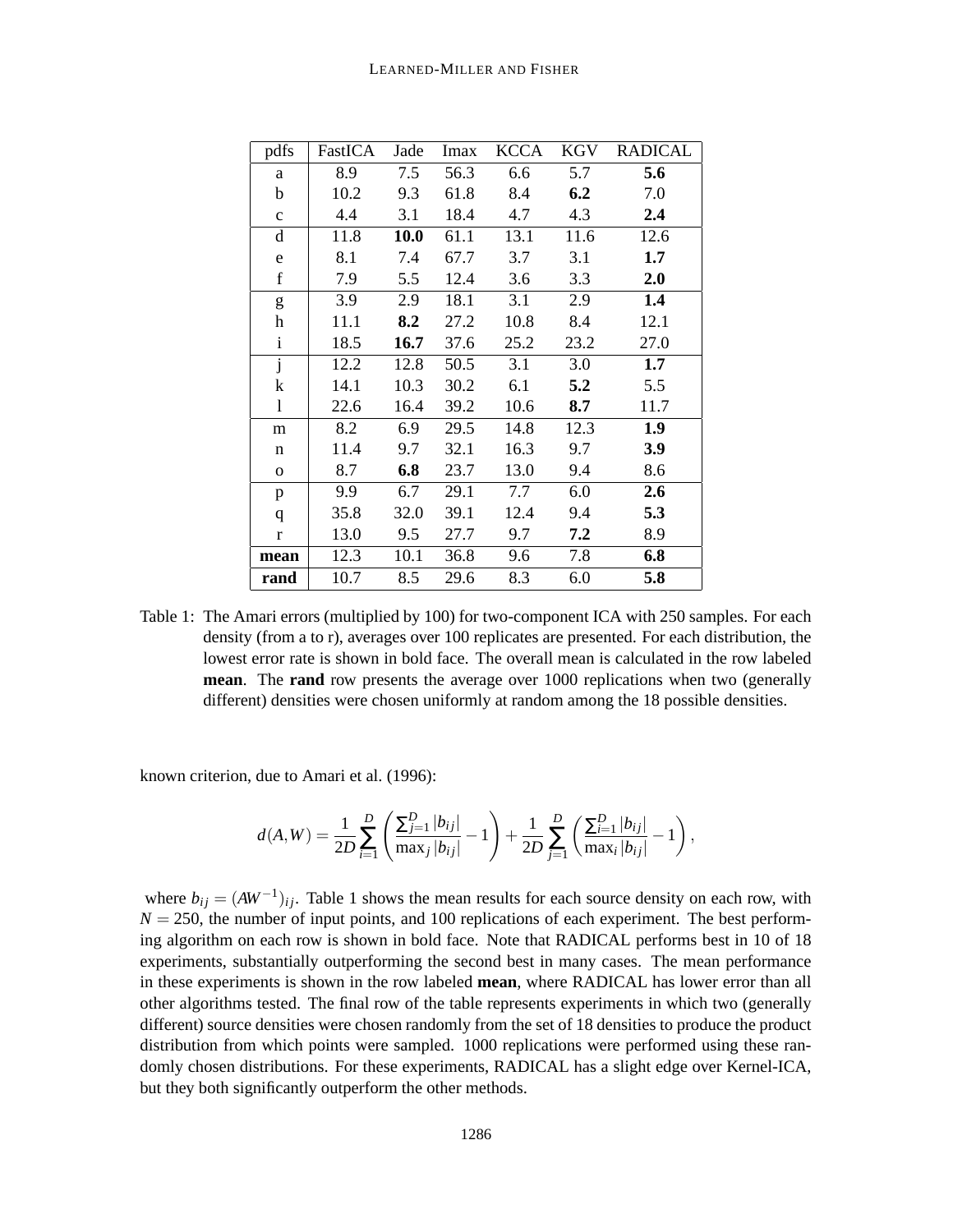| pdfs                      | FastICA | Jade | Imax             | KCCA | KGV | <b>RADICAL</b> |
|---------------------------|---------|------|------------------|------|-----|----------------|
| a                         | 4.4     | 3.7  | 1.8              | 3.7  | 3.0 | 2.1            |
| b                         | 5.8     | 4.1  | 3.4              | 3.7  | 2.9 | 2.7            |
| $\mathbf{c}$              | 2.3     | 1.9  | 2.0              | 2.7  | 2.4 | 1.2            |
| $\mathbf d$               | 6.4     | 6.1  | 6.9              | 7.1  | 5.7 | 5.3            |
| e                         | 4.9     | 3.9  | 3.2              | 1.7  | 1.5 | 0.9            |
| $\mathbf f$               | 3.6     | 2.7  | 1.0              | 1.7  | 1.5 | 1.0            |
| g                         | 1.8     | 1.4  | 0.6              | 1.5  | 1.4 | 0.6            |
| $\boldsymbol{\mathrm{h}}$ | 5.1     | 4.1  | 3.1              | 4.6  | 3.6 | 3.7            |
| $\mathbf{i}$              | 10.0    | 6.8  | 7.8              | 8.3  | 6.4 | 8.3            |
| $\overline{\mathbf{j}}$   | 6.0     | 4.5  | 50.6             | 1.4  | 1.3 | 0.8            |
| k                         | 5.8     | 4.4  | 4.2              | 3.2  | 2.8 | 2.7            |
| $\mathbf{1}$              | 11.0    | 8.3  | 9.4              | 4.9  | 3.8 | 4.2            |
| m                         | 3.9     | 2.8  | $\overline{3.9}$ | 6.2  | 4.7 | 1.0            |
| n                         | 5.3     | 3.9  | 32.1             | 7.1  | 3.0 | 1.8            |
| $\mathbf{o}$              | 4.4     | 3.3  | 4.1              | 6.3  | 4.5 | 3.4            |
| p                         | 3.7     | 2.9  | 8.2              | 3.6  | 2.8 | 1.1            |
| q                         | 19.0    | 15.3 | 43.3             | 5.2  | 3.6 | 2.3            |
| $\mathbf{r}$              | 5.8     | 4.3  | 5.9              | 4.1  | 3.7 | 3.2            |
| mean                      | 6.1     | 4.7  | 10.6             | 4.3  | 3.3 | 2.6            |
| rand                      | 5.1     | 4.1  | 6.8              | 3.1  | 2.0 | 2.1            |

Table 2: The Amari errors (multiplied by 100) for two-component ICA with 1000 samples. For each probability density function (from a to r), averages over 100 replicates are presented. The overall mean is calculated in the row labeled **mean**. The **rand** row presents the average over 1000 replications when two (generally different) densities were chosen uniformly from random among the 18 possible densities.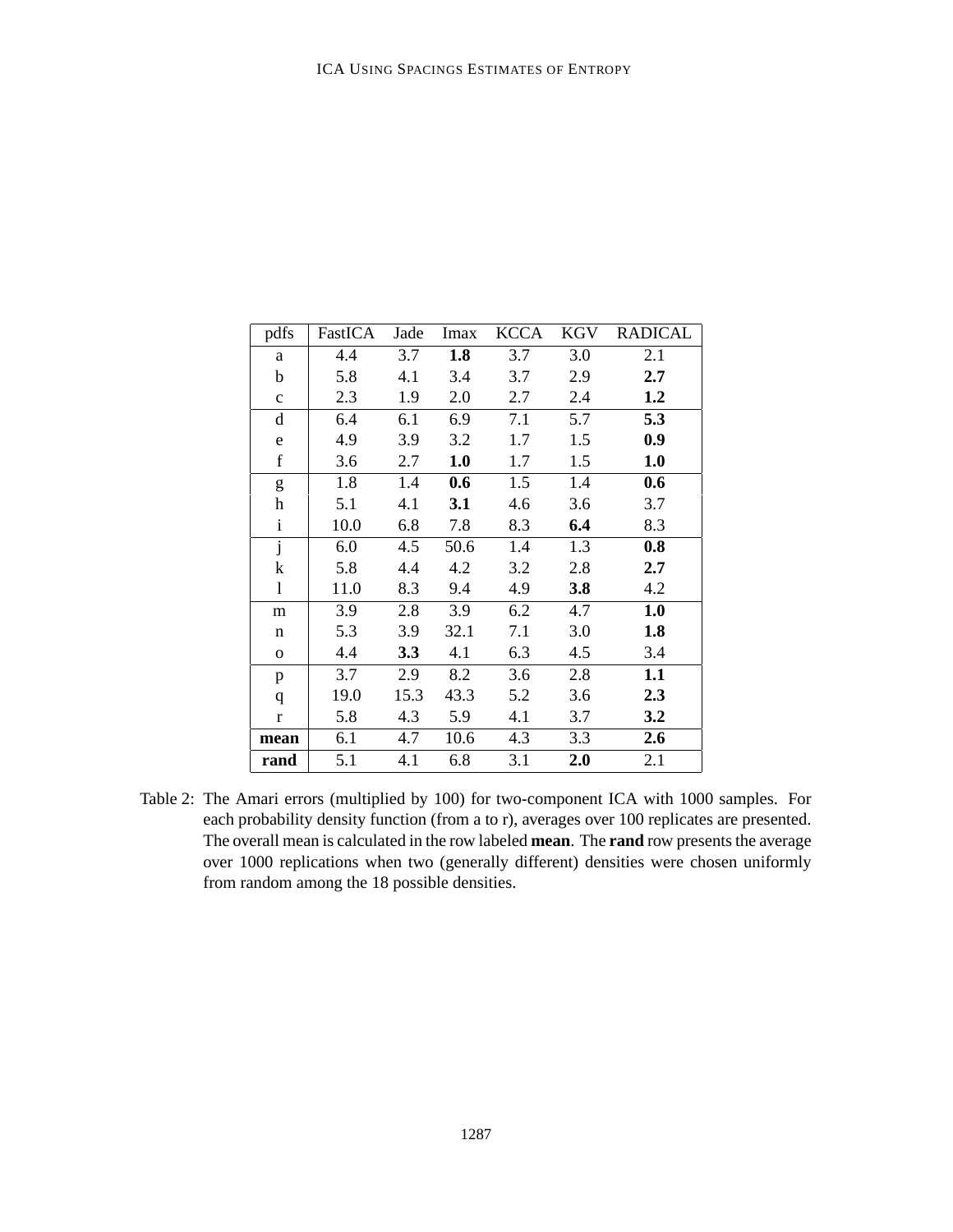Table 2 shows an analogous set of results for larger data sets, with  $N = 1000$ . Again, RADICAL outperforms the other algorithms for most densities. However, Kernel-ICA outperforms RADICAL by a small margin in the randomized experiments.

### **3.5 Robustness to Outliers**

Figure 7 shows results for our outlier experiments. These experiments were again replications of the experiments performed by Bach and Jordan (2002). Following Bach and Jordan, we simulated outliers by randomly choosing up to 25 data points to corrupt. This was done by adding the value +5 or -5 (chosen with probability 1/2) to a single component in each of the selected data points, *after the data was whitened*. We performed 100 replications using source distributions chosen uniformly at random from the 18 possible sources. It can be seen that RADICAL is uniformly more robust to outliers than all other methods in these experiments, for every number of outliers added.

Whitening of data, however, is itself a challenging problem in the presence of outliers. Because it was assumed that the data was whitened before outliers were added, these experiments should be taken mainly as an indicator that the estimator of entropy is robust to outliers, rather than that RADICAL itself can be applied to a raw sample in the presence of outliers. The success in these experiments suggests that the coupling of RADICAL with a robust scheme for whitening a sample may produce a more practical algorithm for ICA in the presence of outliers.

### **4. RADICAL in** *D* **Dimensions**

Clearly RADICAL will be more useful if it can be applied in higher dimensions than  $D = 2$ . While projections and rotations of high dimensional data present no challenge, one might worry that our objective function is difficult to minimize considering the complexity of computing the gradient of our entropy estimator.<sup>8</sup> Additionally, it is known all too well that exhaustive search in more than a few dimensions is infeasible, as its complexity is  $O(N^D)$ , where *N* must be large to insure accuracy. It turns out, however, that for the ICA problem, the minimization can still be approached in an "exhaustive" manner. Successive minimizations along different pairs of dimensions works well. That is, we can recast the *D*−dimensional ICA problem as a series of two-dimensional ICA problems, which we can solve well. Empirically, we show that for dimensions as high as 16, RADICAL on average outperforms or performs similarly to all other algorithms against which we tested it.

#### **4.1 Jacobi Rotations**

To find the *D*−dimensional rotation matrix  $W^*$  that optimizes (2) in *D* dimensions, we use Jacobi methods such as those used to by Comon (1994) in the ICA problem or to solve symmetric eigenvalue problems (c.f. Golub and Van Loan, 1996). The basic idea is to rotate the augmented data *X* 0 two dimensions at a time using what are known as *Jacobi rotations*. <sup>9</sup> A Jacobi rotation of angle θ

<sup>8.</sup> Technically, the estimator *is* differentiable since it is locally smooth. However, evaluation of the gradient at each iteration would require a sorting step.

<sup>9.</sup> Jacobi rotations are also known as *Givens rotations*.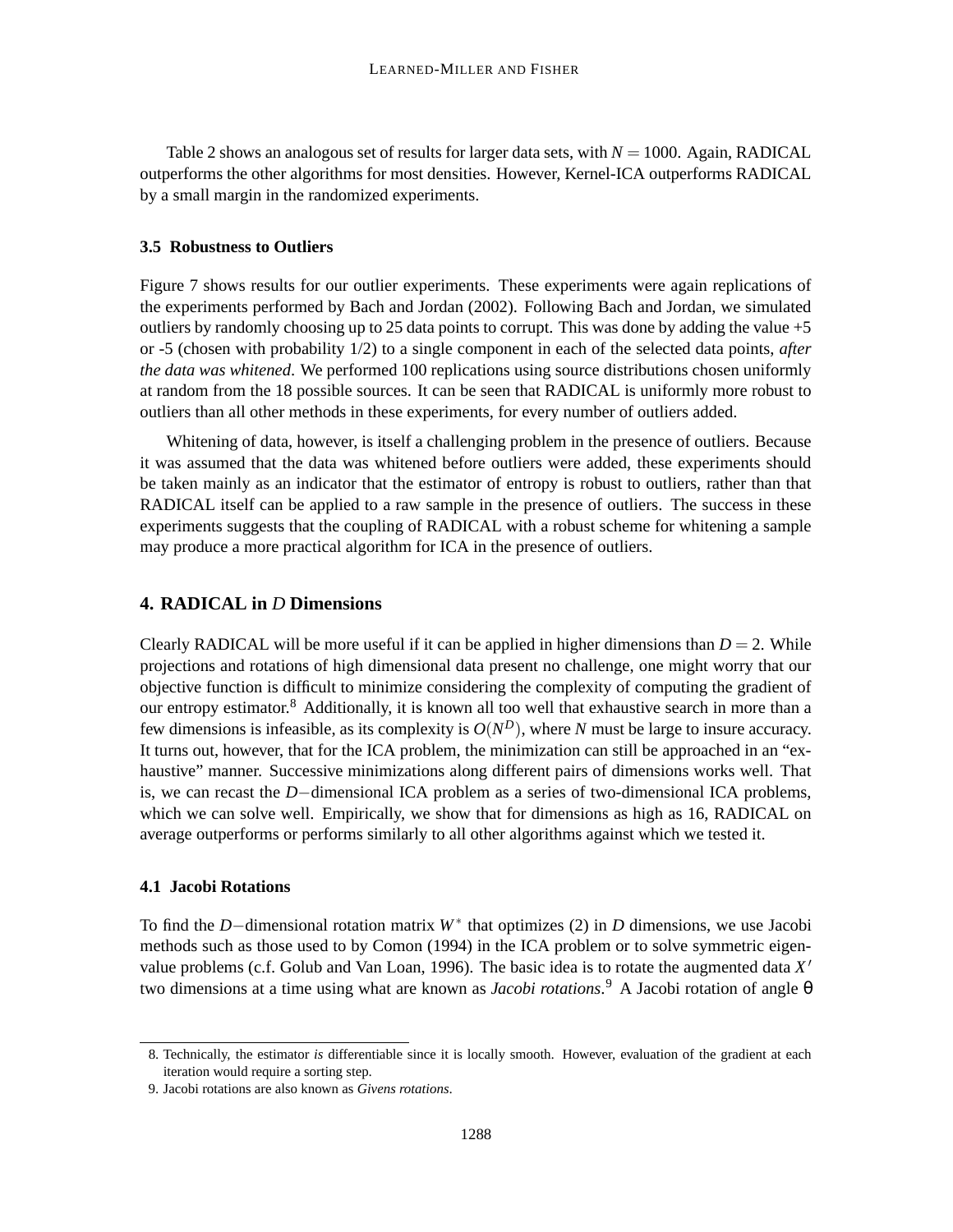

Figure 7: Robustness to outliers. The abcissa displays the number of outliers and the ordinate shows the Amari error.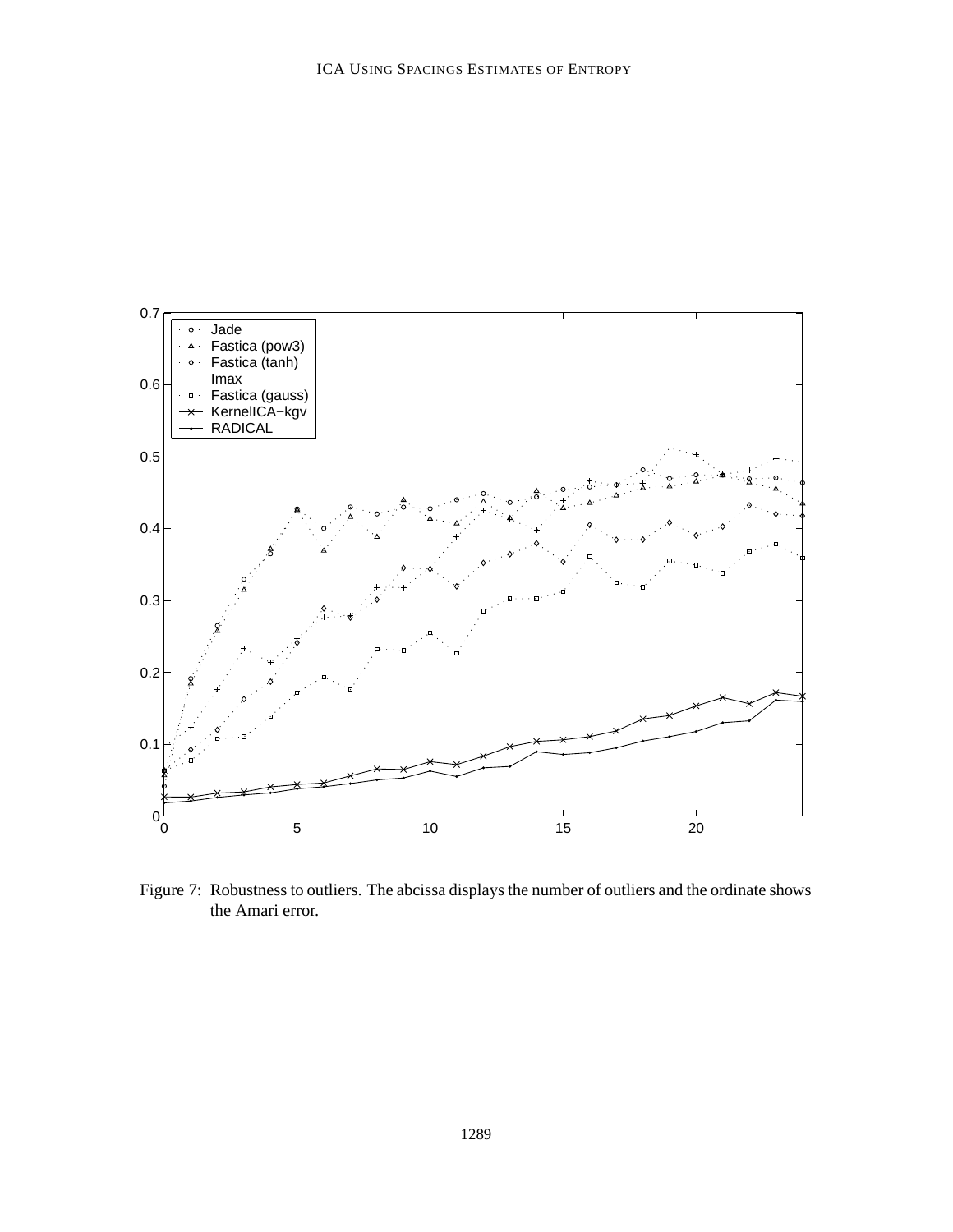for dimensions *p* and *q* is defined as

$$
J(p,q,\theta) = \begin{bmatrix} 1 & \cdots & 0 & \cdots & 0 & \cdots & 0 \\ \vdots & \ddots & \vdots & & \vdots & & \vdots \\ 0 & \cdots & \cos(\theta) & \cdots & -\sin(\theta) & \cdots & 0 \\ \vdots & & \vdots & \ddots & \vdots & & \vdots \\ 0 & \cdots & \sin(\theta) & \cdots & \cos(\theta) & \cdots & 0 \\ \vdots & & \vdots & & \vdots & \ddots & \vdots \\ 0 & \cdots & 0 & \cdots & 0 & \cdots & 1 \end{bmatrix},
$$

where the sines and cosines appear on the *p*th and *q*th rows and columns of the matrix. Since a Jacobi rotation leaves all components of a *D*-dimensional data point *X <sup>j</sup>* unchanged except for the *p*th and *q*th components, optimizing our objective function (2) reduces to a two-dimensional ICA problem for each distinct Jacobi rotation.

Algorithmically, we initialize Y to our augmented data set  $X'$ , and our rotation matrix W to the identity matrix. After optimizing our objective function for a pair of dimensions  $(p,q)$ , we update *Y*:

$$
Y_{new} = J(p, q, \theta^*)Y,
$$

keeping track of our cumulative rotation matrix:

$$
W_{new} = J(p, q, \theta^*)W.
$$

Note that since each Jacobi rotation affects only two components of *Y*, this is an  $O(2^2NR) = O(NR)$ operation. Thus, full scale *D*−dimensional rotations need never be done (all at once). This is discussed further below.

There are  $D(D-1)/2$  distinct Jacobi rotations (parameterized by  $\theta$ ), and optimizing over a set of these is known as a *sweep*. Empirically, performing multiple sweeps improves our estimate of *W*<sup>\*</sup> for some number of iterations, and after this point, the error may increase or decrease sporadically near its smallest value. The number of sweeps *S* becomes an additional parameter for multidimensional RADICAL. We found that  $S \approx D$  provided good results for all of our multi-dimensional experiments.

#### **4.2 Complexity of RADICAL in** *D* **Dimensions**

The complexity of RADICAL in *D* dimensions is again straightforward. Starting with the whitening of the data, we must now spend  $O(D^2N)$  time on this step. Of course, we can no longer legitimately treat the dimension *D* as a constant. Producing the augmented data set  $X'$  now becomes an  $O(DNR)$ procedure, but this will be dominated by other terms.

A single sweep through *D*(*D*−1)/2 Jacobi rotations produces a complexity increase by a factor of  $O(D^2)$  for a total sweep complexity of  $O(K(D^2)N' \log N')$ . Recall that  $N' = NR$  is the size of the augmented data set. The number of sweeps necessary for convergence is difficult to predict, but it seldom exceeded the dimension *D*. Including the number of sweeps in the complexity gives  $O(SK(D^2)N'log N').$ 

We note that this complexity analysis includes the optimization, so it should be compared against the *total run time* of other algorithms, not simply the time to evaluate the objective function or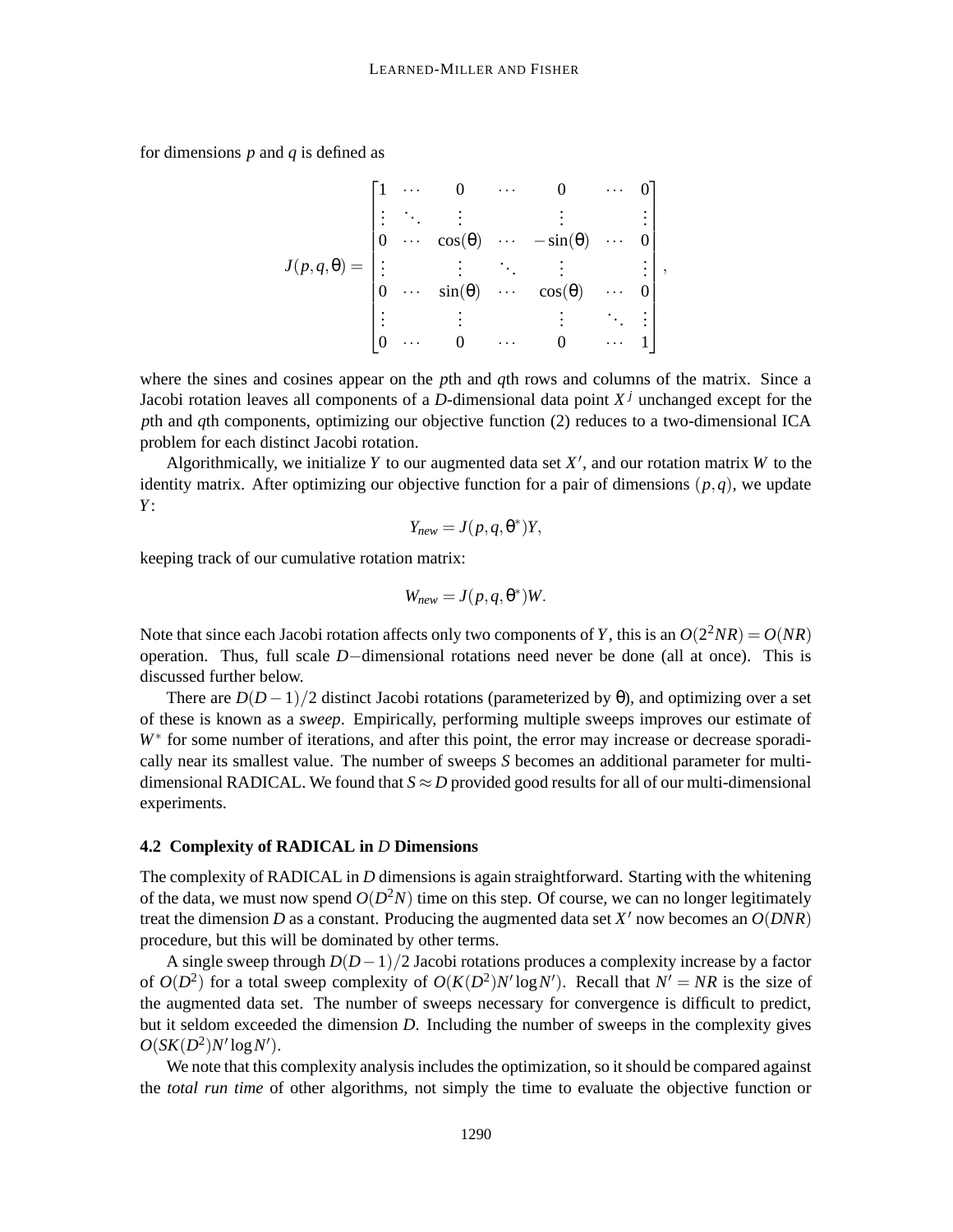| Algorithm:         | RADICAL, D-dimensional version.                                     |  |  |  |  |  |  |
|--------------------|---------------------------------------------------------------------|--|--|--|--|--|--|
| Input:             | Data vectors $X^1, X^2, , X^N$ , assumed whitened.                  |  |  |  |  |  |  |
| <b>Parameters:</b> | <i>m</i> : Size of spacing. Usually equal to $\sqrt{N}$ .           |  |  |  |  |  |  |
|                    | $\sigma_r^2$ : Noise variance for replicated points.                |  |  |  |  |  |  |
|                    | <i>R</i> : Number of replicated points per original data point.     |  |  |  |  |  |  |
|                    | K: Number of angles at which to evaluate cost function.             |  |  |  |  |  |  |
|                    | S: Number of sweeps for Jacobi rotations.                           |  |  |  |  |  |  |
| <b>Procedure:</b>  | 1. Create $X'$ by replicating R points with Gaussian noise for each |  |  |  |  |  |  |
|                    | original point.                                                     |  |  |  |  |  |  |
|                    | 2. For each of S sweeps (or until convergence):                     |  |  |  |  |  |  |
|                    | a. For each of $D(D-1)/2$ Jacobi rotations for dimensions $(p,q)$ : |  |  |  |  |  |  |
|                    | i. Perform 2-D RADICAL, returning optimal $J(p,q,\theta^*)$ .       |  |  |  |  |  |  |
|                    | ii. Update Y according to $Y_{new} = J(p, q, \theta^*)Y$ .          |  |  |  |  |  |  |
|                    | iii. Update W according to $W_{new} = J(p, q, \theta^*)W$ .         |  |  |  |  |  |  |
|                    | 3. Output final $W$ .                                               |  |  |  |  |  |  |
| Output:            | W                                                                   |  |  |  |  |  |  |

Figure 8: A high-level description of RADICAL for *D* dimensions.

compute a derivative. Most other algorithms use a gradient descent procedure, potentially getting trapped in local minima that can be circumvented using the one-dimensional exhaustive search of RADICAL. If randomized restarts are used by other algorithms to escape these minima, then of course this must be factored into the complexity analysis.

Before moving on to the experimental results of RADICAL in *D* dimensions, we make the following observations regarding the specifics of optimization in the ICA problem:

- 1. One reason that an exhaustive search approach is feasible for the two-dimensional problem is that the domain of the unknown rotation parameter  $\theta$  is bounded, i.e. it is  $[0, \frac{\pi}{2}]$  $\frac{\pi}{2}$ . In multiple dimensions, this property continues to hold. This makes the pre-whitened ICA problem different from optimization problems over infinite domains, such as  $\mathfrak{R}^N$ , where sampling the parameter domain in a dense fashion is not possible.
- 2. Typically, in a multidimensional optimization problem, the optimization of one parameter cannot be performed independently of another parameter. Due to the special nature of the optimization criterion (the sum of marginal entropies), however, the Jacobi rotations have the interesting property that collections of them are independent of each other. That is, adjusting the cumulative rotation matrix via a multiplication by  $J(p_1, q_1, \theta_1^*)$  will not perturb the solution to a previous Jacobi rotation  $J(p_2, q_2, \theta_2^*)$  if  $p_1, p_2, q_1$ , and  $q_2$  are all distinct. This is because most of the terms in the criterion to be optimized, the sum of marginal entropies, are not affected by a particular Jacobi rotation. In fact, exactly *D*−2 of them are not affected. This means that the optimization criterion is "almost factorized." This "non-conflicting" structure has been observed before (c.f. Golub and Van Loan, 1996), and suggests that local minima may be easier to escape than in a typical multidimensional optimization problem, using the Jacobi strategy paired with an exhaustive search technique. Incidentally, this near factorization structure lends itself to parallel implementation (Golub and Van Loan, 1996).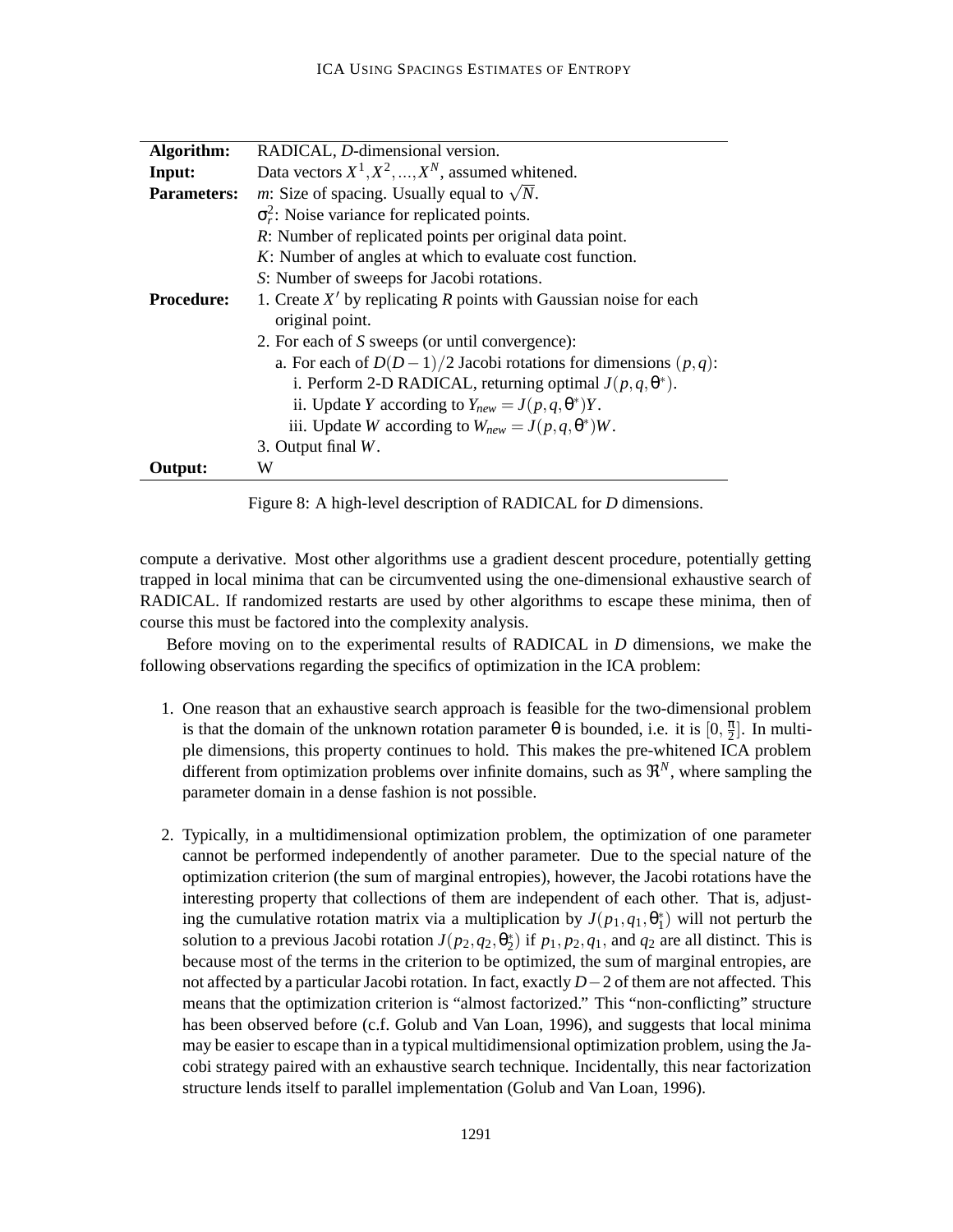3. It may appear that we chose an exhaustive search strategy because our entropy estimator is not easily differentiated. But in fact our main motivation for using an exhaustive search strategy is to escape local minima. Furthermore, we emphasize again that our algorithm is linear in *K*, irrespective of the dimension *D*. Thus, the exhaustive search remains one-dimensional even in the multidimensional problem, and hence is efficient, and even preferable to gradient descent due to its ability to escape (at least some) local minima.

Hence, while exhaustive search is often dismissed as less efficient than other methods, the special structure of this particular problem and our application of the method suggest it may have advantages over gradient descent.

RADICAL has higher computational complexity than some other ICA algorithms. However, efficiency must be considered in conjunction with efficacy. While RADICAL cannot be considered "efficient" relative to methods that make parametric assumptions about the data (they are  $O(N)$  in the sample size vs.  $O(N \log N)$ , or relative to gradient descent methods that may be linear in the dimension (as opposed to quadratic), it is more ambitious than either of these classes. In particular, it is non-parametric and attempts to avoid local minima. It is fast enough to run experiments (in a few hours) on a single desktop machine in up to 16 dimensions, which make it substantially faster than algorithms such as Kernel ICA.<sup>10</sup> Finally, RADICAL could probably benefit by starting from the solution of a faster algorithm and optimizing from there, a strategy we shall investigate in the future.

#### **4.3 Results for** *D* **Dimensions**

Table 3 presents results of experiments for multiple dimensions. In each experiment for dimension *D*, *D* (generally) different densities were selected at random from the set of 18 densities discussed above. Again this data was randomly rotated, and the task was to recover the independent components. Notice that RADICAL is either the best or second best performer in each case, performing better than all other algorithms in four of seven experiments.

#### **5. Conclusions**

We have presented a novel algorithm, RADICAL, for independent component analysis. Our approach was predicated on several principles. First, direct estimation of entropy obviates the need for density estimation as an intermediate step. Second, over the space of smooth densities there are unavoidable local minima in the commonly used K-L divergence based optimization landscape. This necessitated in some respects a global search over the parameter space in order to achieve good convergence properties over a broad set of source densities. Toward that end we employed a variant of the nonparametric entropy estimator of Vasicek (1976) which is both computationally efficient and robust. In addition, our algorithm is easily used in higher dimensions. Empirical results were reported for a significant number of 2-D separation problems, 2-D separation with outliers, and a range of multi-dimensional separation problems. Our empirical results demonstrated comparable or superior results (as measured by the Amari error) to a large number of well known algorithms.

While these initial results are promising, there is still room for improvement in the algorithms as presented from both a computational and theoretical perspective. On the computationalside, we take no advantage of local changes in sorting order due to local changes in rotation. Consequently, the

<sup>10.</sup> Personal communication, Francis Bach.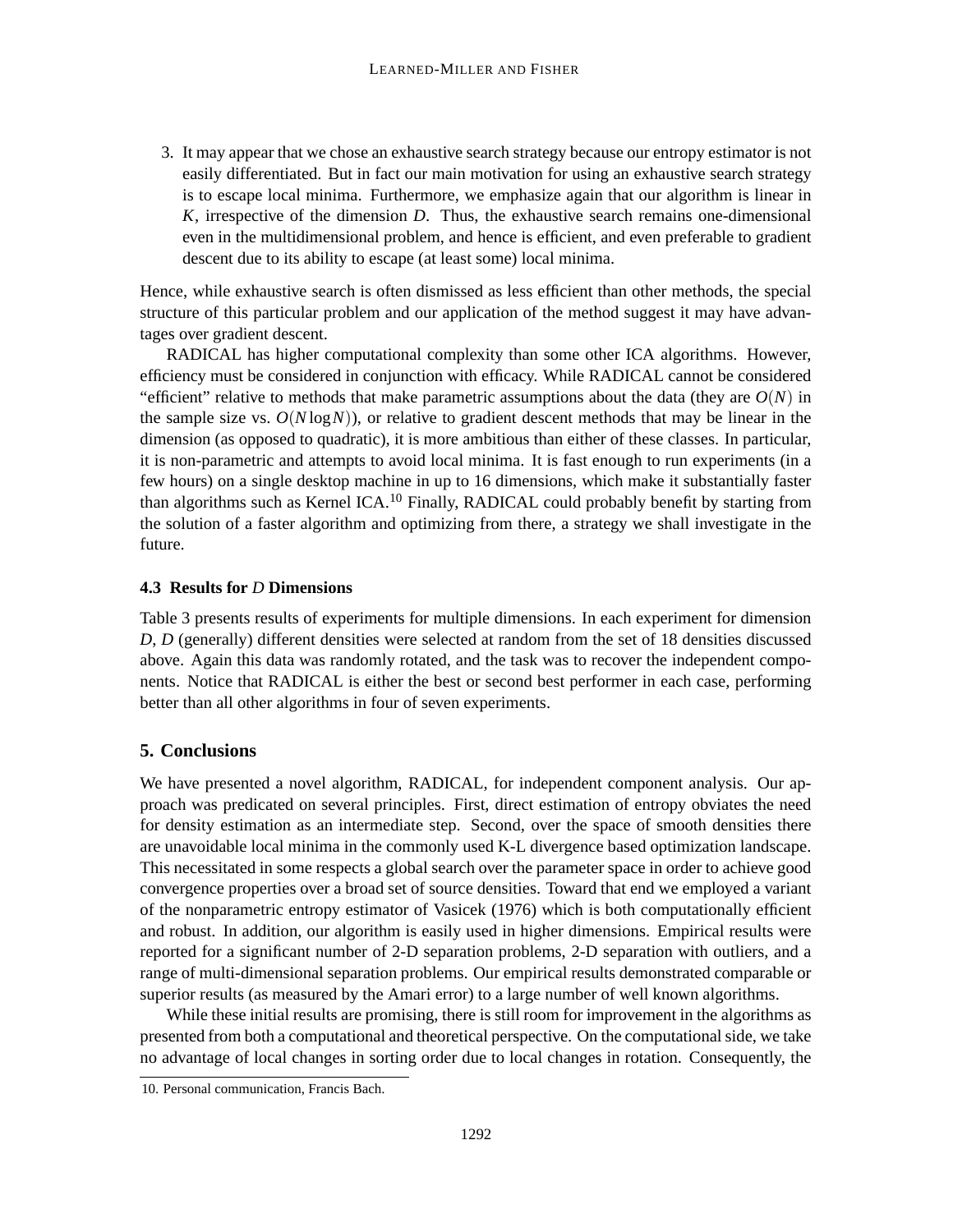#### ICA USING SPACINGS ESTIMATES OF ENTROPY

| dims           | N    | #repl | FastICA | Jade | Imax | <b>KGV</b> | <b>RADICAL</b> |
|----------------|------|-------|---------|------|------|------------|----------------|
| $\overline{c}$ | 250  | 1000  | 11      | 9    | 30   | 5          | n              |
|                | 1000 | 1000  | 5       |      |      | 2          | 2              |
| 4              | 1000 | 100   | 18      | 13   | 25   | 11         | 6              |
|                | 4000 | 100   | 8       |      | 11   |            | 3              |
| 8              | 2000 | 50    | 26      | 22   | 123  | 20         | 11             |
|                | 4000 | 50    | 18      | 16   | 41   | 8          | 8              |
| 16             | 4000 | 25    | 42      | 38   | 130  | 19         | 15             |

Table 3: Results for experiments in higher dimensions (again, mean Amari error multiplied by 100). The table shows experiments for dimensions two through 16. The number of points used for each experiment is shown in the second column and the number of experiment replications performed to obtain the mean values at right is given in the third column. KGV is Kernel-ICA using the kernel generalized variance. Note that RADICAL performed best or equal to best in all but one experiment.

application of standard sorting algorithms for such scenarios would be expected to greatly reduce the computational complexity of the analysis. From the theoretical perspective we presented a smoothed variant of the Vasicek estimator. Smoothing was accomplished via Monte Carlo techniques which might be avoided entirely (also reducing the computational complexity) by considering alternative methods for biasing the entropy estimate for smooth densities. Such will be the focus of our future efforts.

Finally, we have only considered the *noiseless* ICA problem as opposed to the common, and probably more realistic alternative model

$$
X = AS + N,
$$

where *N* is a vector random variable of noise added *after* the mixing. As currently formulated, we make no claims about the performance of RADICAL on data from such a generative model. Adapting RADICAL to such a model will be the subject of future work.

# **Acknowledgments**

This work was greatly expedited and facilitated by the generous contributions of Francis Bach. He contributed code for experiments, and provided invaluable support in replicating the set of experiments developed in his previous work with Mike Jordan. We thank both of them for their help. We would also like to thank Bin Yu, David Brillinger, Andrew Ng, Jaimyoung Kwon, and Jon McAuliffe for helpful discussions. In addition, the reviewers made a variety of helpful comments and suggestions for which the authors are grateful.

The work of E. Learned-Miller was supported in part by ONR grant N00014-01-1-0890. The work of J. Fisher was supported in part by ODDR&E MURI Grant DAAD19-00-1-0466 through the ARO.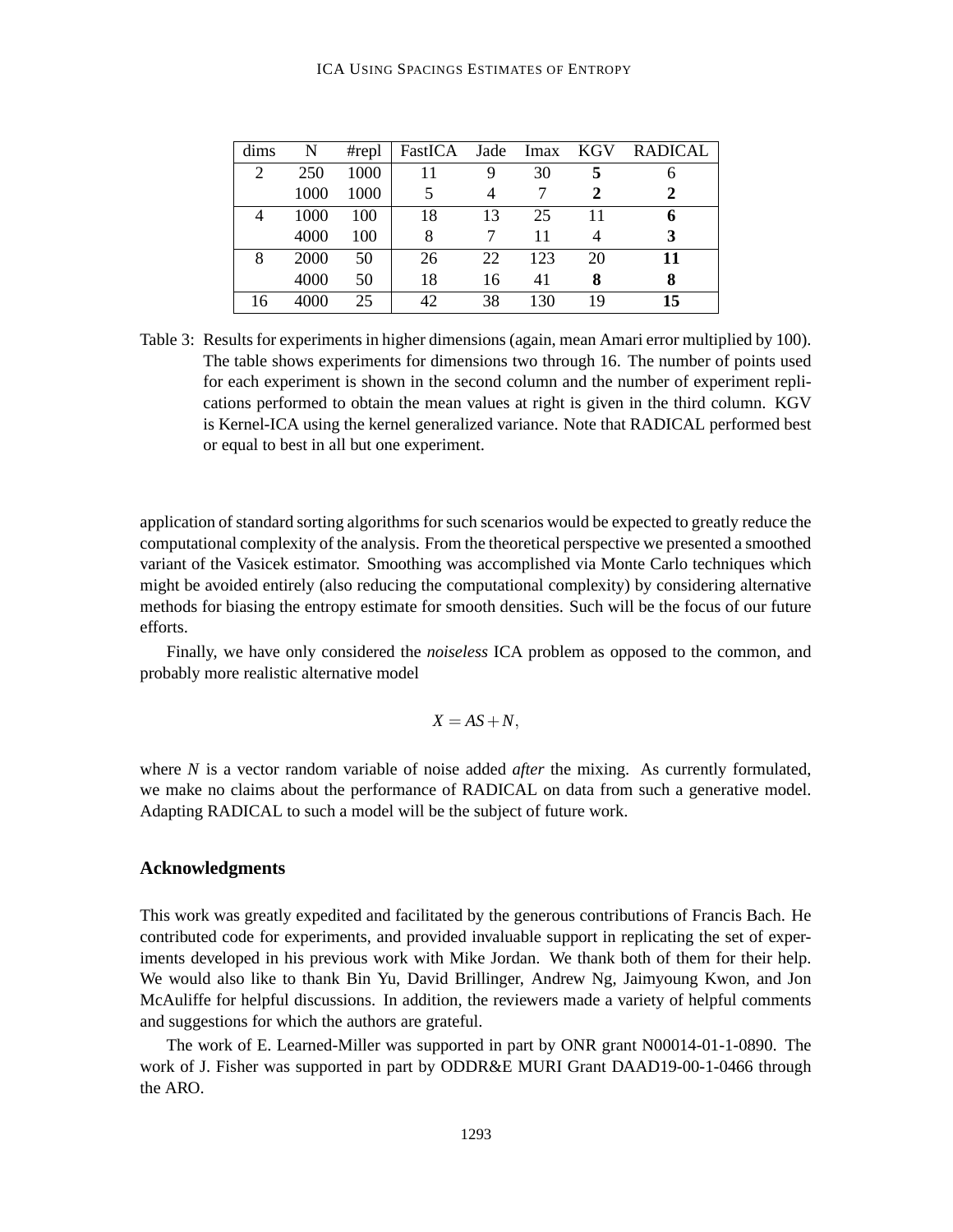# **References**

- S. Amari, A. Cichocki, and H. H. Yang. A new learning algorithm for blind signal separation. In D. S. Touretzky, M. C. Mozer, and M. E. Hasselmo, editors, *Advances in Neural Information Processing Systems, 8*. MIT Press, 1996.
- B. C. Arnold, N. Balakrishnan, and H.N. Nagaraja. *A First Course in Order Statistics*. John Wiley & Sons, 1992.
- F. R. Bach and M. I. Jordan. Kernel independent component analysis. *Journal of Machine Learning Research*, 3:1–48, 2002.
- J. Beirlant, E. J. Dudewicz, L. Györfi, and E. C. van der Meulen. Nonparametric entropy estimation: An overview. *International Journal of Mathematical and Statistical Sciences*, 6(1):17–39, June 1997.
- A. Bell and T. Sejnowski. An information maximization approach to blind separation and blind deconvolution. *Neural Computation*, 7:1129–1159, 1995.
- A. Benveniste, M. Goursat, and G. Ruget. Robust identification of a nonminimum phase system: blind adjustment of a linear equalizer in data communications. *IEEE Transactions on Automatic Control*, 25(3):385–99, 1980.
- J.-F. Bercher and C. Vignat. Estimating the entropy of a signal with applications. *IEEE Transactions on Signal Processing*, 48(6):1687–1694, 2000.
- J.-F. Cardoso. High-order contrasts for independent component analysis. *Neural Computation*, 11 (1):157–192, 1999a.
- J.-F. Cardoso. High-order contrasts for independent component analysis. *Neural Computation*, 11 (1):157–192, 1999b.
- J.-F. Cardoso and A. Souloumiac. Jacobi angles for simultaneous diagonalization. *SIAM Journal on Matrix Analysis and Applications*, 17(1):161–164, January 1996. ISSN 0895-4798 (print), 1095-7162 (electronic). URL http://epubs.siam.org/sam-bin/dbq/article/25954.
- P. Comon. Independent component analysis a new concept? *Signal Processing*, 36:287–314, 1994.
- Thomas M. Cover and Joy A. Thomas. *Elements of Information Theory*. John Wiley & Sons, Inc., 1991.
- G. H. Golub and C. F. Van Loan. *Matrix Computations*. Johns Hopkins University Press, 1996.
- P. Hall. Limit theorems for sums of general functions of m-spacings. *Mathematical Proceedings of the Cambridge Philosophical Society*, 96:517–532, 1984.
- A. Hyvärinen. New approximations of differential entropy for independent component analysis and projection pursuit. In *Advances in Neural Information Processing Systems 10*, pages 273–279, 1997.